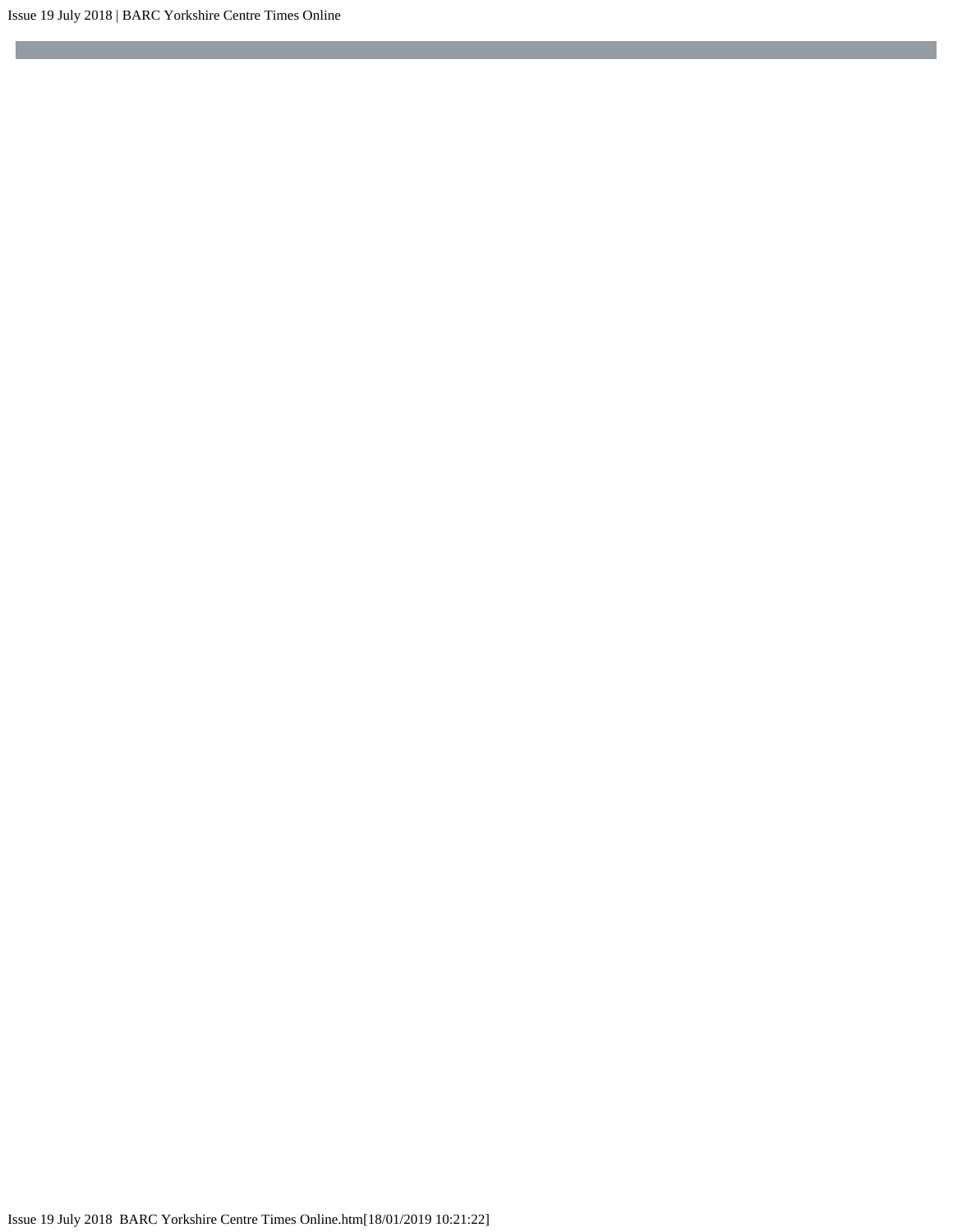## **[BARC Yorkshire Centre](http://barc-yorks.co.uk/) [Times Online](http://barc-yorks.co.uk/)**

Search

BARC Yorkshire Centre Online Magazine

[About](http://barc-yorks.co.uk/) [Contact us](http://barc-yorks.co.uk/?page_id=42) **[Archive](http://barc-yorks.co.uk/?page_id=233)** [Photo Galleries](http://barc-yorks.co.uk/?page_id=8045) [Harewood Hillclimb Events 2019 Dates](http://barc-yorks.co.uk/?page_id=8594) [Issue 21 December 2018](http://barc-yorks.co.uk/?page_id=8480)

## **Issue 19 July 2018**

#### **NOTES FROM THE EDITOR**

On behalf of the magazine production team, I must apologise for the late arrival of the 'summer edition' of your magazine. We had some serious software obstacles to overcome, but at least it has meant a bumper edition with no fewer than six event reports, so that has to be some sort of silver lining!

Well, the weather on 2<sup>nd</sup> June wasn't great early-on, but for those stoics who held on, the afternoon gradually improved and it was, as always, a great event. I wasn't planning to attend the 'Jim Thomson' but on seeing the impressive entry list I went to the hill for a couple of hours on Sunday, and the event didn't disappoint. Even better was the number of spectator cars; it seemed to be a very popular event.

> "It's too hot to go outside," is not an observation often made in respect of the hill, but on July 7<sup>th</sup> and 8<sup>th</sup> it would have been true. Sat tucking into one of Nicola's excellent salads, I was struck by the contrast with the days when the refreshment tent offers a welcome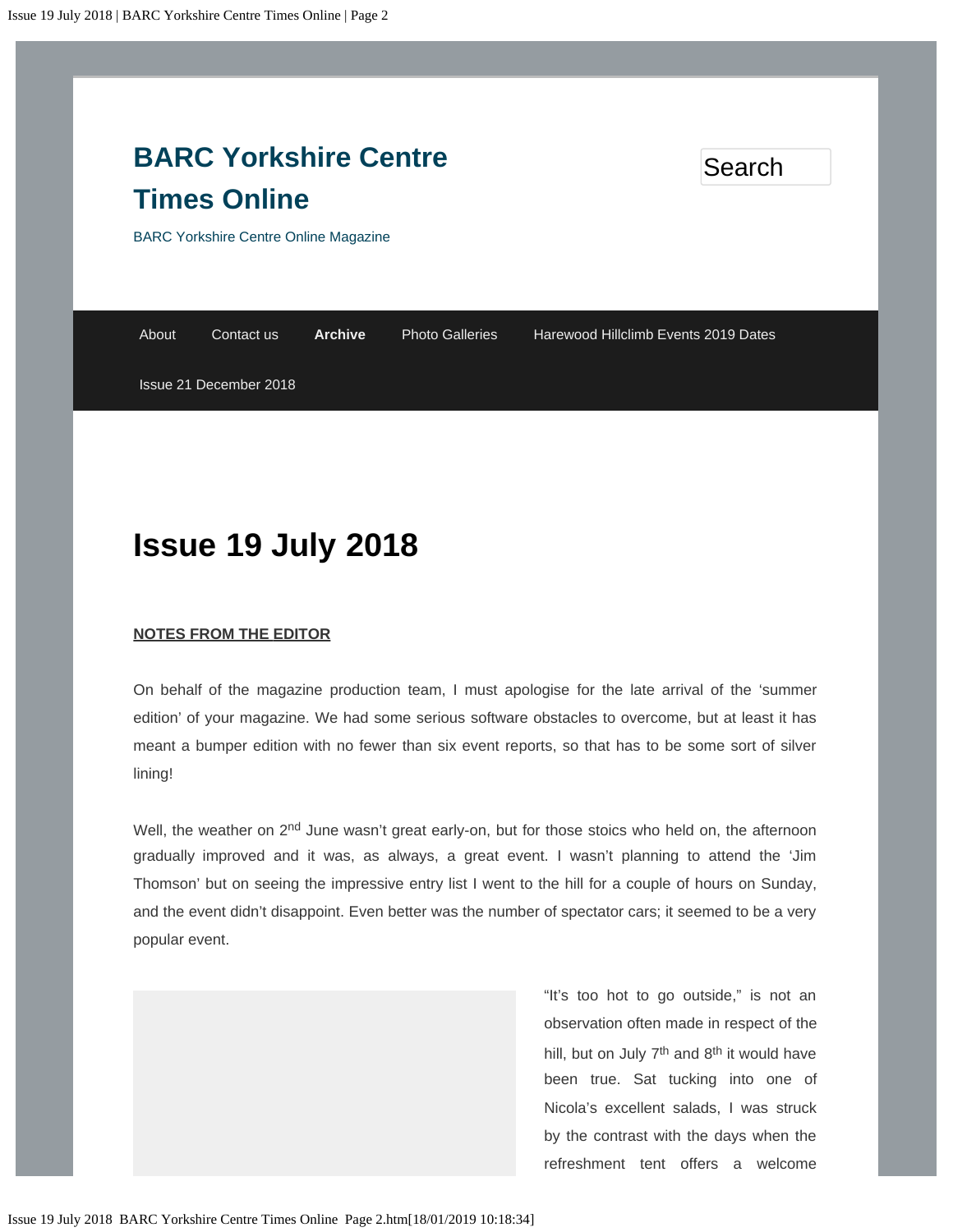

**—** The paddock basks in the heat (Keith Hunt)

refuge from the wind and rain! On Saturday there was both a huge entry list and a new track surface to interest and

entertain. On both days we were treated

to the spectacle of some very smart Porsches and it was a delight to see our friends from Guernsey back with their extraordinary V8 Specials. Best of all for me on Saturday was the presence of 'Manta Jock' and David Purdy in his example. (A Manta was the first 'interesting' car we were able to buy.) I confess to having snuck home to watch the second half of the World Cup

soccer, but before that I realized how much I was looking forward to the MSA



Manta Jock presses on through the finish (Keith Hunt) **—**

weather and the feel good factor of England's win over Sweden just the day



What was it the Duke of Wellington said? "They might not frighten the enemy, but by God they frighten me." (Keith Hunt)

**—**

event the next day. And boy, it didn't disappoint (except that David Purdy had taken his Manta home)! Both Rob and Richard Spedding were on fire, the only question being which was burning the brighter! I took along a neighbour for his first visit to Harewood; I just wish more local people would come along and enjoy

our events!. On the 8<sup>th</sup> we had fierce competition with records tumbling, great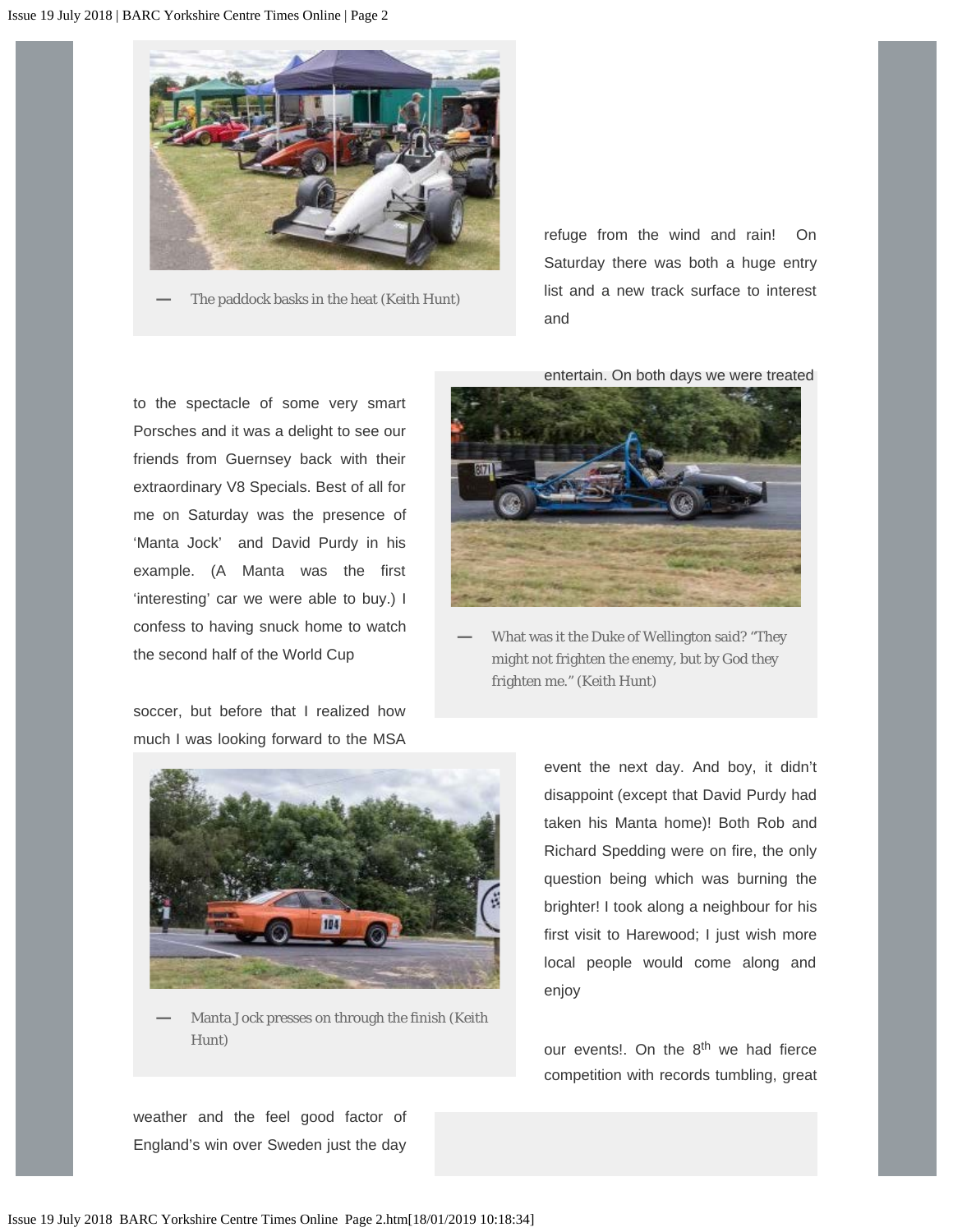before, all of which made for a great, almost party, atmosphere.

I missed the events on 4<sup>th</sup> and 5<sup>th</sup> August thanks to a holiday in Dorset, but Steve's excellent reports have brought me up-to-date on the news from the hill!



We don't often have days like this at Harewood… (Keith Hunt) **—**

Pages: [1](http://barc-yorks.co.uk/?page_id=8144) 2 [3](http://barc-yorks.co.uk/?page_id=8144&page=3) [4](http://barc-yorks.co.uk/?page_id=8144&page=4) [5](http://barc-yorks.co.uk/?page_id=8144&page=5) [6](http://barc-yorks.co.uk/?page_id=8144&page=6)

## **[Proudly powered by WordPress](http://wordpress.org/)**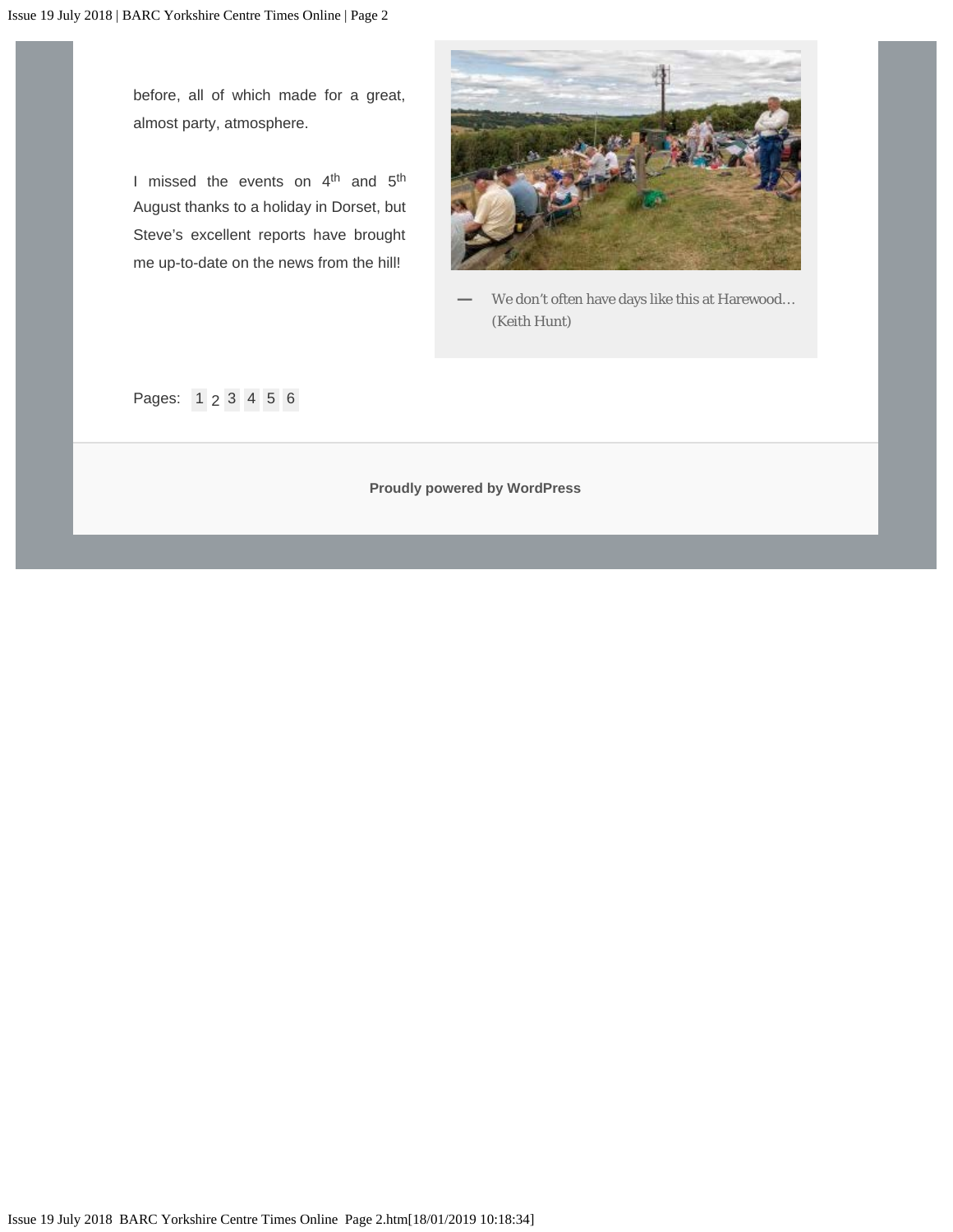## **[BARC Yorkshire Centre](http://barc-yorks.co.uk/) [Times Online](http://barc-yorks.co.uk/)**

Search

BARC Yorkshire Centre Online Magazine

[About](http://barc-yorks.co.uk/) [Contact us](http://barc-yorks.co.uk/?page_id=42) **[Archive](http://barc-yorks.co.uk/?page_id=233)** [Photo Galleries](http://barc-yorks.co.uk/?page_id=8045) [Harewood Hillclimb Events 2019 Dates](http://barc-yorks.co.uk/?page_id=8594) [Issue 21 December 2018](http://barc-yorks.co.uk/?page_id=8480)

# **Issue 19 July 2018**

#### **HOW HAREWOOD GOT ITS NEW BLACKTOP**

After more than 12 months planning we finally started work on resurfacing the hillclimb track on Tuesday 5<sup>th</sup> June. First came the planing machine, which removed 40mm off the existing tarmac surface. Following a further 3 days of planing, cleaning and preparation, Friday saw the paving machine come into action. Fed by 27 trucks with 10 skilled workers and 2 rollers, 675 tons of specialist asphalt paving was laid in 1 day! This was done in a single pass from Startline to Finish line to ensure there were no joints. The laying operation involved the 27 truckloads of asphalt arriving, just in time, to keep the paving machine moving without running out of material.

Our thanks to the Ashcourt Group and their supplier Hansen Aggregates for a job well done.

The efficiency of the new surface was proved on its first use on the 7th July with 7 new Class Records and on the 8th July a further 8 new Class Records and a new Hill Record (see our event reports).

**Words by John M English**

**Photographs by Steven Darley**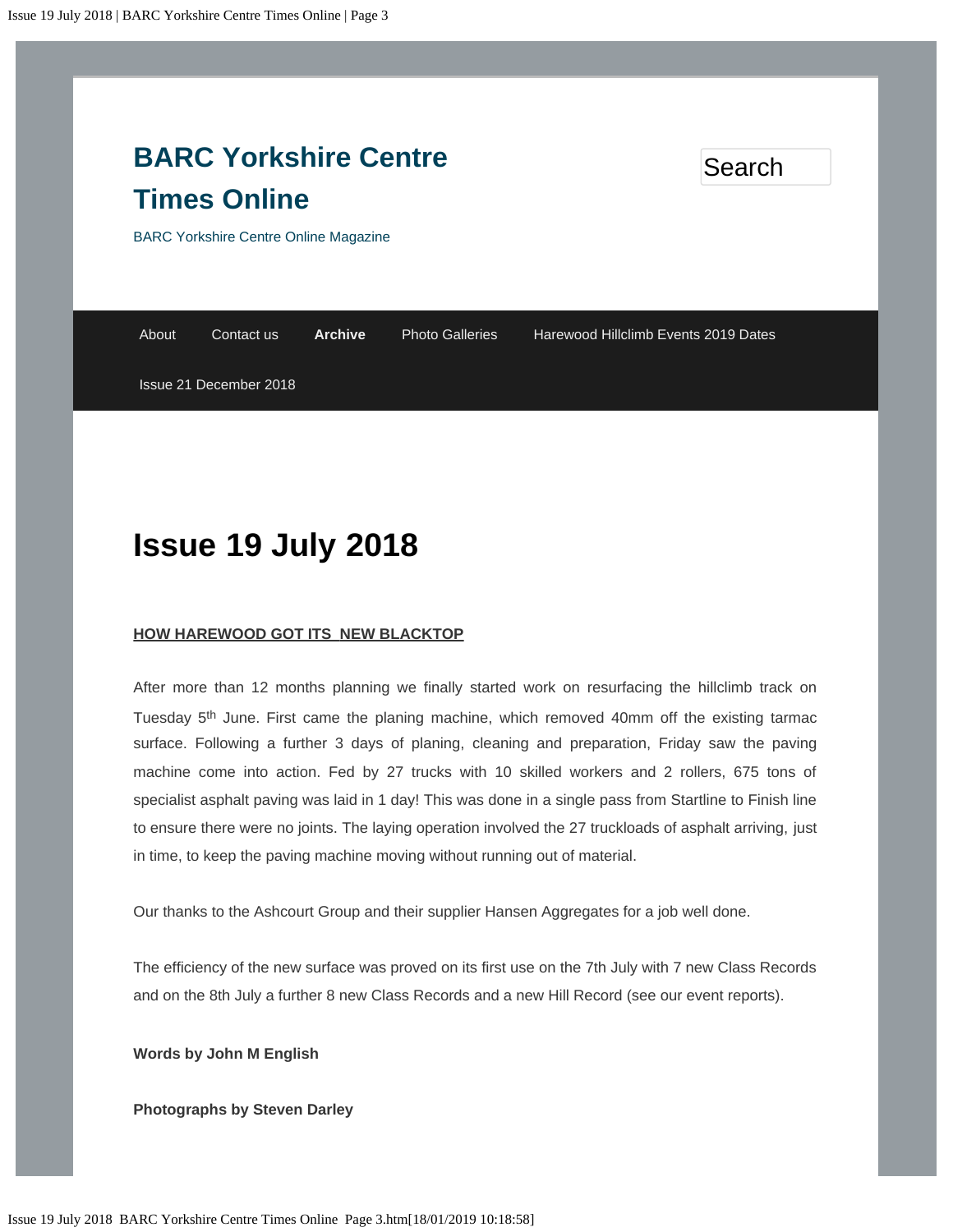Issue 19 July 2018 | BARC Yorkshire Centre Times Online | Page 3









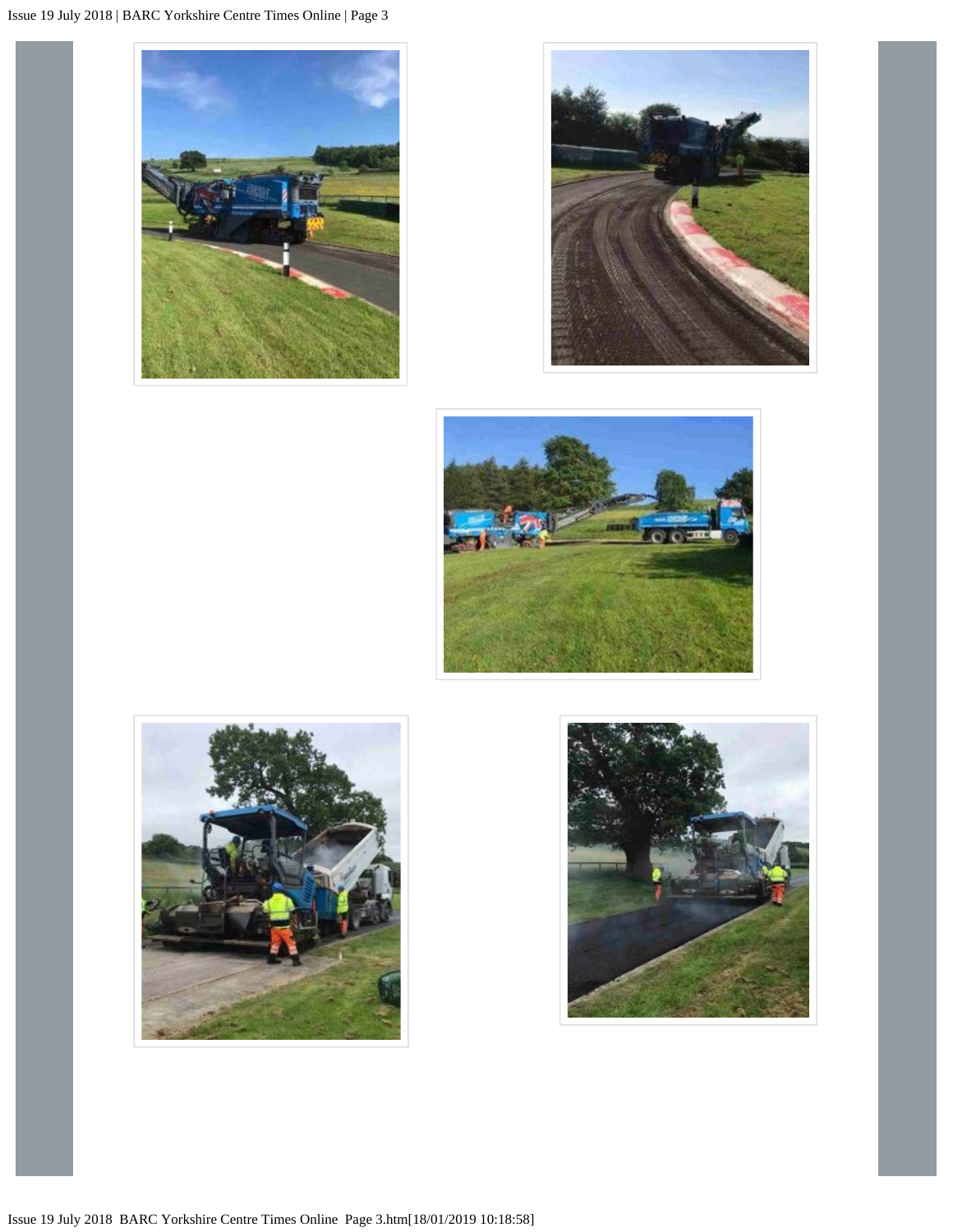



Pages: [1](http://barc-yorks.co.uk/?page_id=8144) [2](http://barc-yorks.co.uk/?page_id=8144&page=2) 3 [4](http://barc-yorks.co.uk/?page_id=8144&page=4) [5](http://barc-yorks.co.uk/?page_id=8144&page=5) [6](http://barc-yorks.co.uk/?page_id=8144&page=6)

**[Proudly powered by WordPress](http://wordpress.org/)**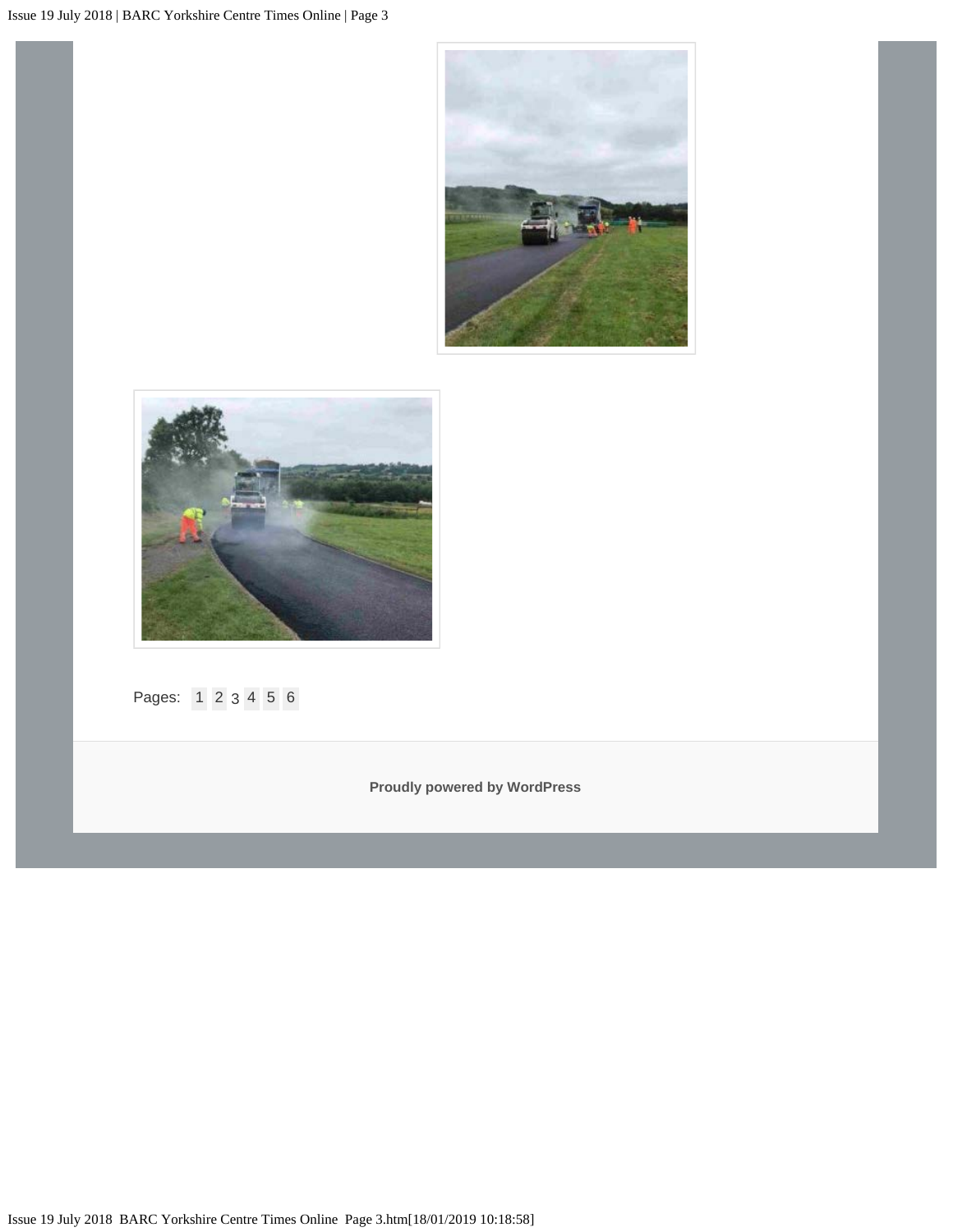

BARC Yorkshire Centre Online Magazine

[About](http://barc-yorks.co.uk/) [Contact us](http://barc-yorks.co.uk/?page_id=42) **[Archive](http://barc-yorks.co.uk/?page_id=233)** [Photo Galleries](http://barc-yorks.co.uk/?page_id=8045) [Harewood Hillclimb Events 2019 Dates](http://barc-yorks.co.uk/?page_id=8594) [Issue 21 December 2018](http://barc-yorks.co.uk/?page_id=8480)

Search

## **Issue 19 July 2018**

## **EVENT REPORTS**

#### **Classic and Vintage Hillclimb 2nd June 2018**

## **Baxter's Game**

As I drove through Leeds it was still raining and on arrival at the hill it was misty and damp. Despite the conditions a swift trip round the paddock presented a super line-up of Vintage and Classic cars which, fingers crossed, might register some rapid times IF the track dries out. Meanwhile the majority of folk were sheltering under their brollies.

After practice and the lunch break we got underway with the timed runs. A couple of Morgans got proceedings underway and it was Alan Johnson who took the win with George Proudfoot second in his 1939 'flat rad' 4/4. The TR Register contenders were

next and with their championship only counting the first two runs, only two availed themselves of a third sortie and they ended up first and second on the drying track with Robert Barnard taking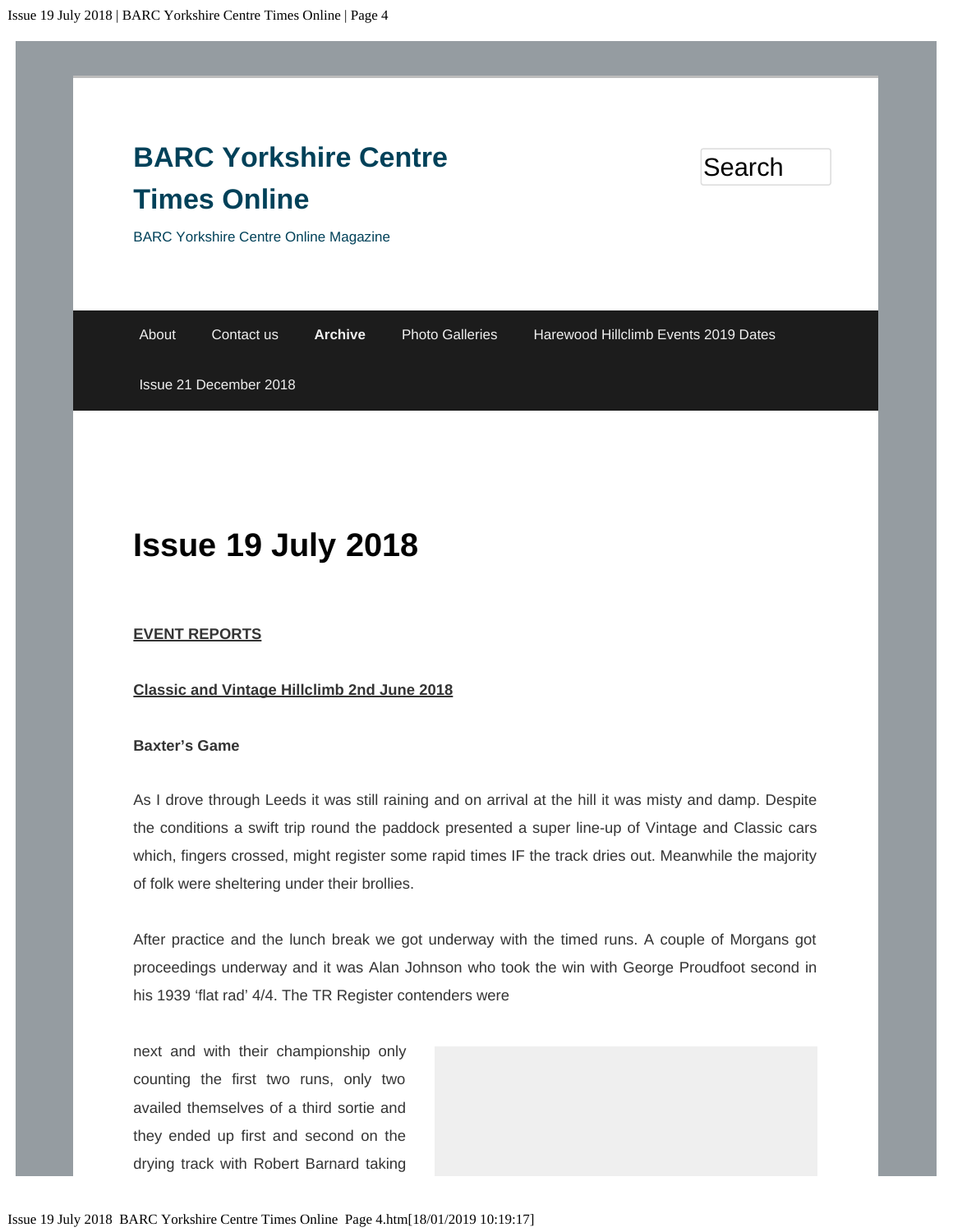the win in his TR4. The two classes of Bert Hadley runners were next and in the Road class Tom Mourant took the win. On the second run Gerald Mullord had an 'off' at Clarks which ended up with the pretty Hamblin Cadet-bodied Seven vaulting the bank. The driver was shaken-up and the car suffered minor damage. In the Racing class record holder Paul Geering was off



Robert Barnard took Class 16 in his TR4 (Gary Clarke Photography) **—**



**—** Colin Danks took Class 19B (JCB Photography)

the pace whilst Colin Danks set a new record on his third run to take the win in his Ulster. In the Bentley Drivers' Club class Jolyon Harrison led initially but Mike Littlewood grabbed the win as the two re-engined Bentley 3 Litres battled it out. In the Jaguar Drivers' Club class Dr Adrian Evans took his smart Jaguar D-Type Replica to the victory despite being initially in third place.

We then started the Vintage classes and in V1 class record holder Greg Harrison

held off a late challenge from his dad Geoff as the pair finished 1-2; Dan Hunter took third whilst Dan's grandfather was fourth. In V2 Ian Standing led throughout in his Riley Brooklands whilst William Lowe was equally secure in second throughout with 'Biffo' his

Vale Special. It was interesting to see DJ Arthurs Tatra T11 Renn Wagen for the first time at Harewood (possibly the first Tatra ever to ascend the hill?). In V3 Stewart Rich in the spindly GN Anzani led throughout; second went to Adam Ward with his Bugatti T40 with Adam Moody (Alfa Romeo 6C) third and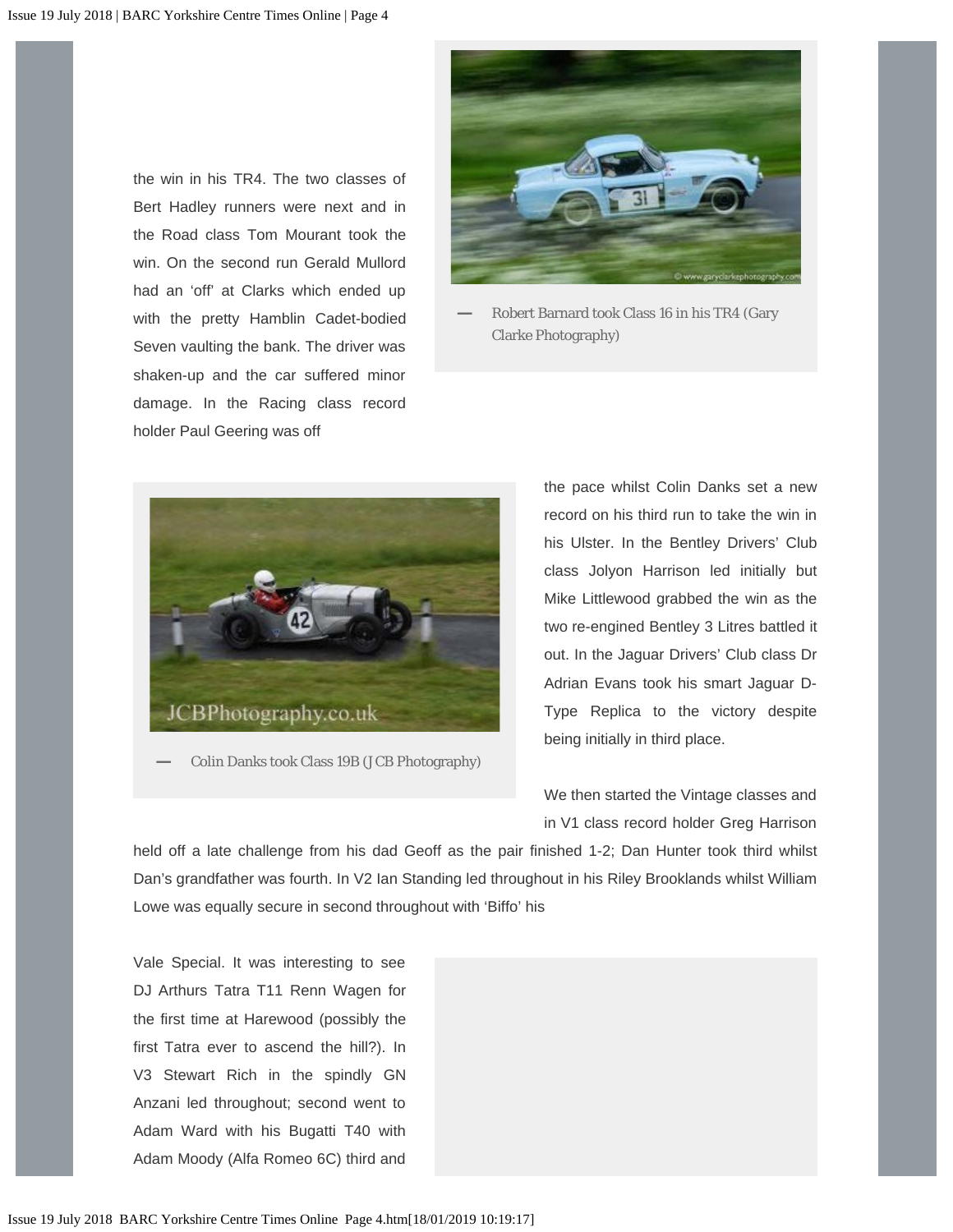

We had to include an image of the Tatra Renn Wagen (JCB Photography) **—**

Mike Ward in his pretty Bugatti Bescia T13 fourth. In V7 Ian Balmforth was out in the class record holding Hudson Super 6 Racer and duly took the win whilst ex-truck racer Andy Lloyd, on his first visit to Harewood, having led initially

had to settle for second in the fabulous Chalmers 17 from 1913.

Next, we had the best supported of the vintage classes, V9 and it was a titanic battle for the win. Tim Hopkinson led initially from Dennis Bingham (Riley Falcon Special) and Colin Wolstenholme (Riley MPH). Alexander Hewitson then came up on the rails to lead



Peter Hopkinson's class-winning Riley 9 Special (JCB Photography) **—**

in his Riley 12/4 Special with Tim Hopkinson second and his co-driver Peter Hopkinson third. On the third run Peter Hopkinson grabbed the lead relegating Alexander Hewitson and Tim Hopkinson to second and third whilst Colin Wolstenholme took fourth making it a Riley clean sweep. In V10 Jon Mellor in the sinister looking GN/AC 'Beetle' led throughout with Christopher Tabor

likewise in second in his Riley Special

and Simon Skelding in his AC 16/80 Special in third. In V11 Peter Batty just held off a late charge from his father Chris in their Bugatti powered Frazer Nash Super Sports whilst Jamie and Nicola Quartermaine were third and fourth in their Vauxhall.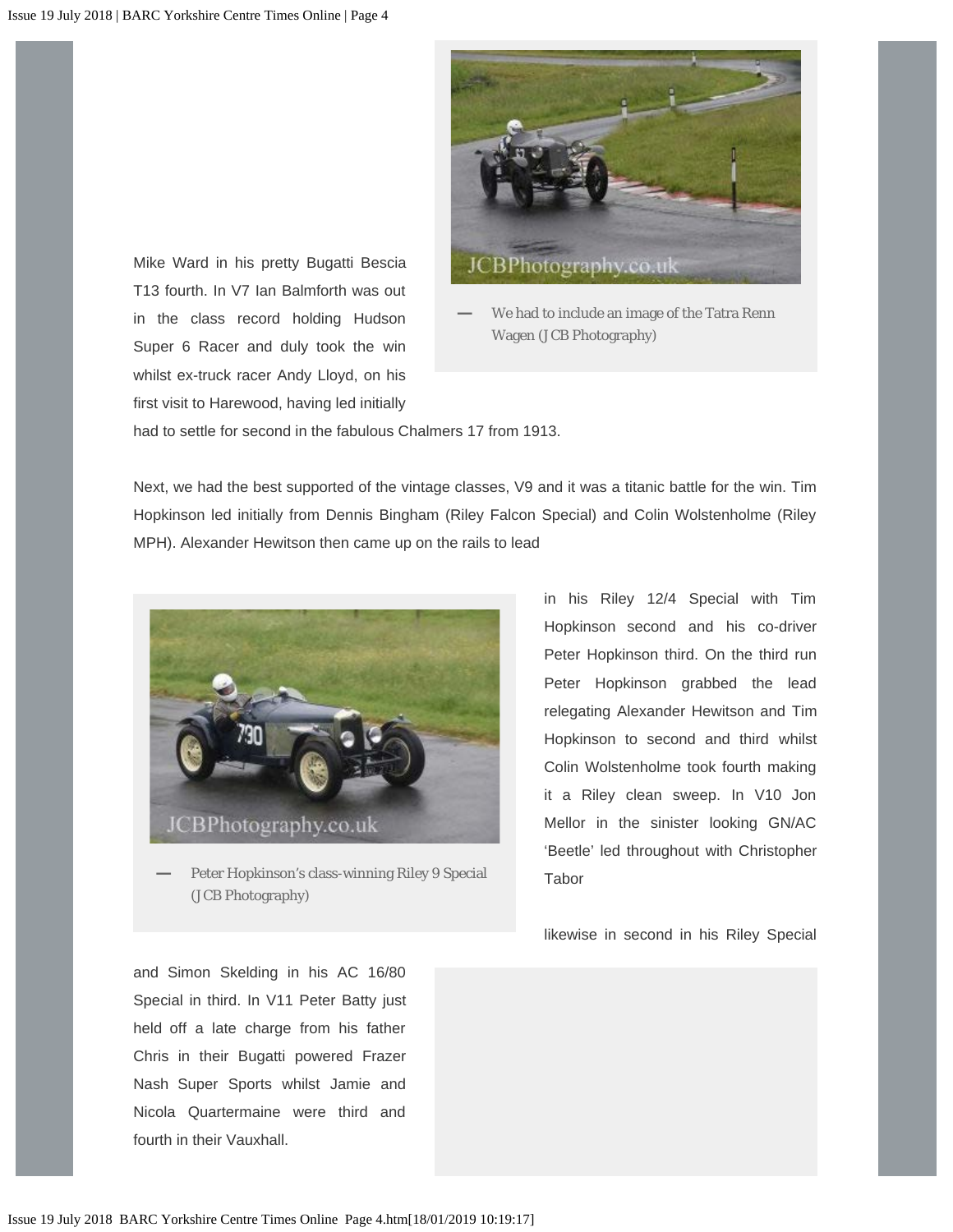Rapier Special that he



Fine shot of the GN/AC Beetle on its way to winning Class V10 (PWPics) **—**



In V13 James Baxter was all set for an assault on the class record as he was driving Jolyon Harrison's Lagonda

James Baxter, hard-charging in the Lagonda Rapier Special (JCB Photography) **—**

also prepares. James would lead throughout but on his second run he took nearly two seconds off the class record. He was all set for another crack when a tad too much 'right foot' coming out of Farmhouse resulted on a rotational delay to his run! Mark & Michael Fountain brought their Gillow Special home in second and third with Michael Barber's pretty MG PB Monoposto fourth. In V14 Andrew Wilson in the Fraser Nash Norris Special was the class act with the Alvis engine in fine tune. Geoff Purnell was

second in his short-chassis Singer Special which is currently for sale as Geoff has 'a new project on the blocks'.

In V15 Edmund Burgess fought back to take the lead on his second run in the Bugatti

T51 and just kept ahead of initial leader David Pryke in the Fraser Nash Shelsley Single Seater. Rick Archbell grabbed third place on his third run in the GN/AC Rabelro Special demoting Iain Cheyne in the Semmence Special to fourth. The final Vintage class, V16, saw that master of smoke and mirrors Chris Williams in the Napier-Bentley 24 litre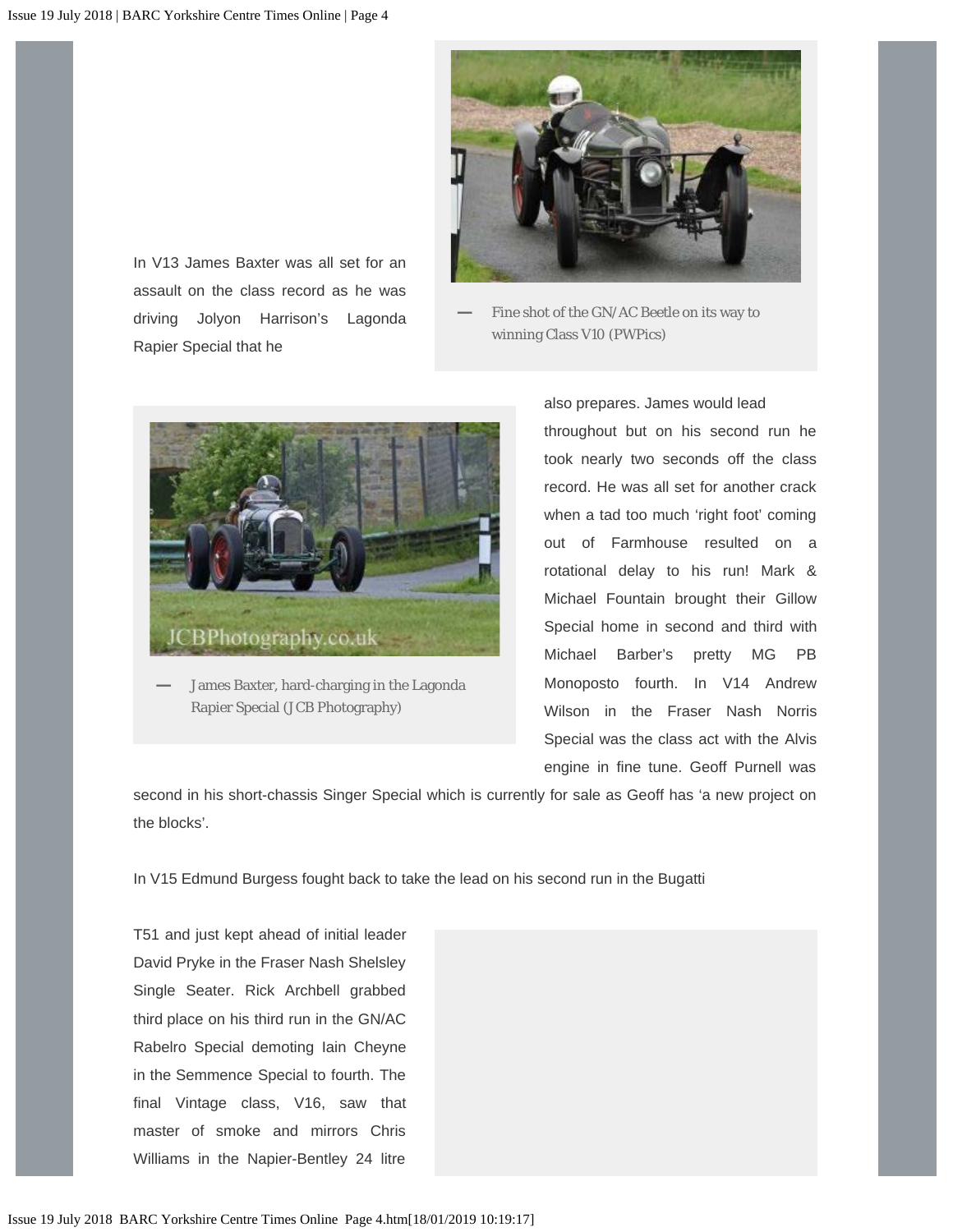

somewhat subdued but still on cracking form as he led home Cecil Schumacher in a beautiful Talbot Single Seater Special.

Beautiful Bugatti Type 51 took Class V15 (Gary Clarke Photography) **—**

Into the classics and C19 was A Series heaven. 17 cars and 19 drivers all in variants of Issigonis's masterpiece. At one point during the afternoon it was a Wolseley Hornet 1-2-3 but it didn't last! By the way, when was the last time you saw two Wolseley Hornets? After the first run it was Matt Clarke who led from Julian Harber. During the second runs the Hornets emerged but were soon relegated as Tim Harber, then David Taylor, then Jonathan North took the lead. Finally, on the second run Matt Clarke came through to not only take the lead but set a new class record in the process. The third runs saw a couple of people improve, the most significant being Julian Harber who moved back to third ahead of David Taylor.

In C20 the battle for the lead was almost as intense as in C19. After the first run Julian Hindle led in the Big Healey with Mike Haigh (MG Lenham Le Mans Midget) second and John Newton (Frogeye Sprite) third. Mike Haigh then took the lead on the second runs with Steve Hill (Lotus 7) moving up to second from fourth. On the third and final run



Class C20 fell to Steve Hill's Lotus 7 (JCB Photography) **—**

Steve Hill, who was running first, set the benchmark as he swept into the lead. Hindle then moved into second only to be relegated by Haigh whilst Steve Dennis (TVR 1600M) held fourth. Jolyon Harrison then completed the day setting the Classic FTD in his rumbling Surtees TS8 Chevrolet F5000.

Despite the wet start to the day it proved to be another nail-biting, exciting festival of Vintage and Classic machinery, not to mention the vintage and classic drivers!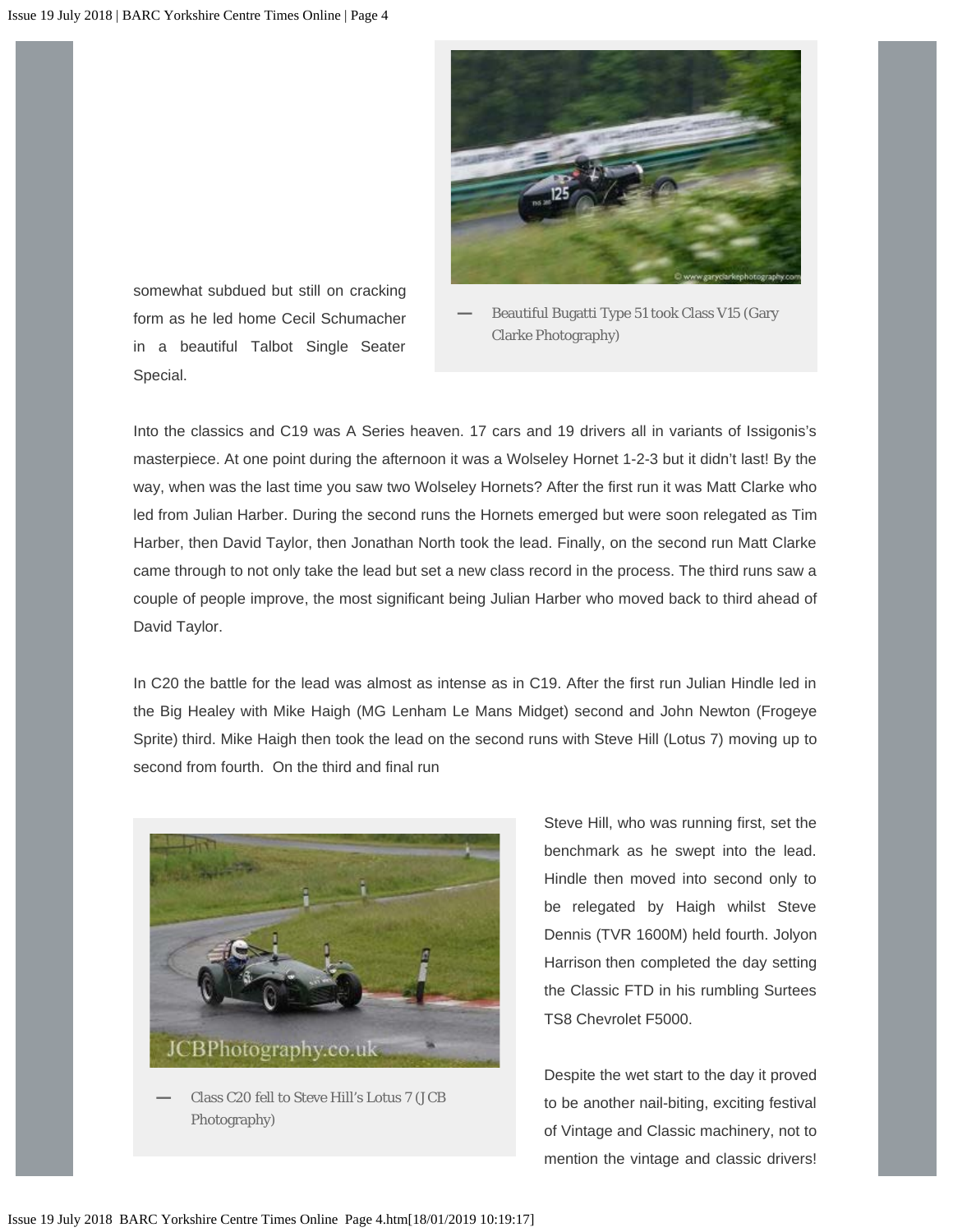Spare a thought for the doughty marshals who again kept the meeting rolling and helped keep us all safe.

**Penned by Steve Wilkinson**

#### **Jim Thomson Trophy Hillclimb 3 June 2018**

## **Banner flies again**

Unlike yesterday the drive to the hill was bathed in sunshine. Fingers crossed it remained so throughout the day. With the cancelled meeting in April this would effectively be round two of the Harewood Championship and as the sun shone through the competition was eagerly anticipated.

Kicking off were the guest championships and a somewhat smaller than usual field of

——————————————————————————————————————–

Morgans were first on the hill. Once again Simon Baines was the man to beat and his three runs were the quickest in the class. The three Plus Eights of Martin McHugh, Robert Toon and Clive Glass were next up. Just two runners in the TR Register class took to the hill and Bob Barnard in his TR4 was again victorious with Geoff Mansfield in the TR3A second. The Aston Martin Owners Club class featured just three of the classics. Neil Sims' V12 Vantage roared its way to fifth whilst the shrieking supercharged DB7 of Mark Chandler was third. Taking the win was the



Simon Baines charges towards a win in the 'Moggie' class (AMM Photography) **—**

> redoubtable Tom Whittaker in his Vantage GT4 racing car for the road. Just 18 of the over 50 registered "Classic Marques" contenders made the trip to Harewood and it was Graham Beale who dominated with a new class record in the Ginetta G33. Former class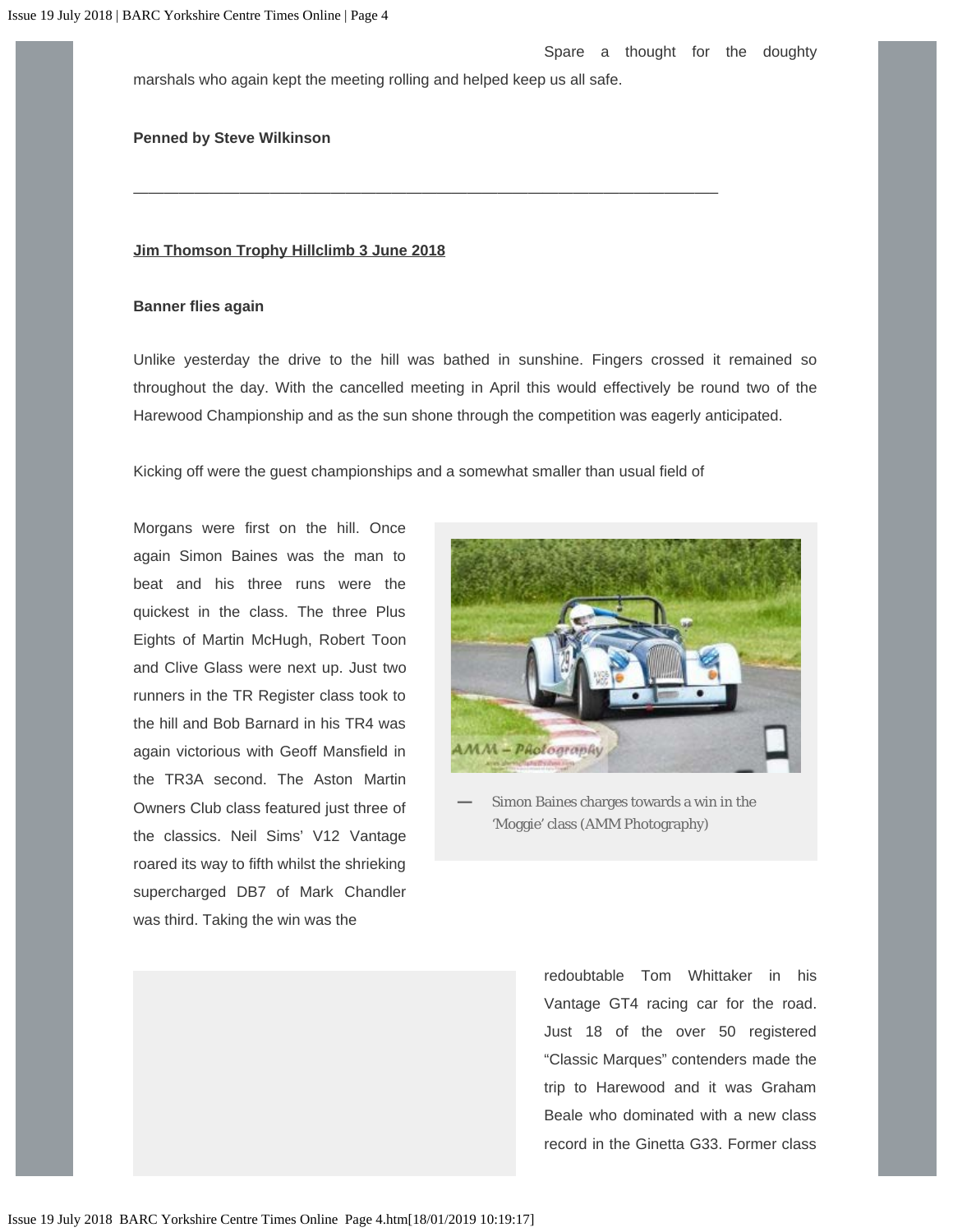

Graham Beale took Class 38 by a handsome margin despite only completing one run (AMM Photography) **—**

record holder Matthew Eady in his G4 was second and Josh Oakes in the Scimitar SS1 was third.

Into the Harewood classes and in

1A there was an increased entry with 12

drivers battling for the honours. Class record holder Ben Spencer took two runs to get into the lead which he then held onto. Initial leader Mark Teale in the Suzuki Swift GTi then held off a challenge from Mike Geen to finish second. 1B again provided the most entries and close battles throughout. Class record holder Gordon Riley led throughout but by a slender margin as former class record holders Deryk Jones and



Ben Spencer had a hard-fought win in Class 1A (JCB Photography) **—**



Great shot of Terry Deere's Talbot Sunbeam Lotus (JCB Photography) **—**

James Kerr in their 205s filled second and third with Will Roberts fighting through to fourth place in his Clio. In 1C Terry Deere in his superb Talbot Sunbeam Lotus led from run one whilst Peter Sherratt took second in his BMW holding off a late challenge from Glen Shaw in the Nissan 350Z. In 1D it was a Mitsubishi whitewash with the top five places going to the marque. 2005 Champion Jonathan Mounsey led the way home with Peter Milne, Richard Archbould, Peter Day and Tony Booth completing the rout. In 2A we had just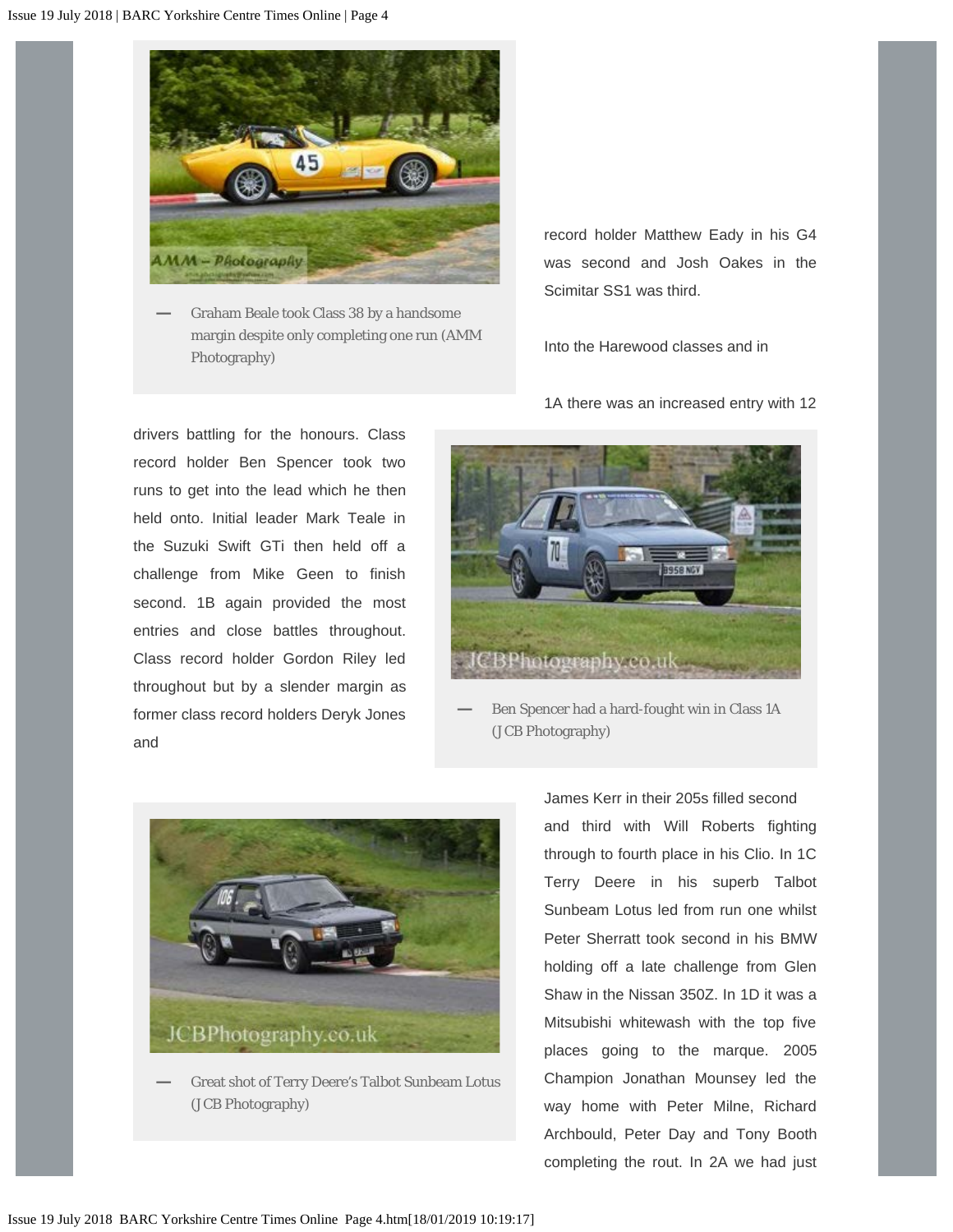three entries and it was "newcomers" Graham Briggs and David Lanfranchi who were the centre of attention. Graham had acquired an ex-Caterham Academy Caterham 7 Rover and after some TLC the car was setting the pace. Graham led throughout whilst after the second runs co-driver Lanfranchi was second, however John Bransfield in his Sigma powered Caterham 7 just slipped through to second to split the two musketeers. In 2E David Leach set a new PB but had to settle for second behind regular Elise front runner Chris Brooks.

We then moved into Mod Prod. Roy Bolderson held off a spirited challenge from

Jonathan North to take the win in 3A. In 3B Sarah Bosworth cruised home to the win ahead of the battle of the Escorts. Whilst Chris Wise held the lead throughout, Harewood newcomer Stuart Stelling put him under severe pressure finishing just 0.16 adrift! In 3C former champion Richard Hargreaves led the way in his immaculately prepared and driven Escort. Andy Hill was second in the Impreza and Dan Hopps in his Golf R32 broke his PB in third. In 3F Bob Bellerby had a first run 'moment' and fought back from third to take the win.



Sarah Bosworth was on winning form – again! (JCB Photography) **—**

Richard Cartledge was second in his Locost with Mick Dent's Westfield third.



Class 4A winner John Prickett in his Radical PR6 (PW Pics) **—**

In Sports Libre class 4A went to John Prickett despite a wayward first run that saw him down in second. David MacFarlane took second in his Honda Blackbird powered OMS whilst we had a new car in third. Geoff Toms has built a spaceframe-chassied Frogeye Sprite and clothed it in fibreglass. For motive power what else would Geoff use but a Fiat Twin Cam? This was very much a shakedown event as Geoff gets to know his new car.

Into the Racing Car classes and in 5A

Ben Tranter led Rob Spedding after the first runs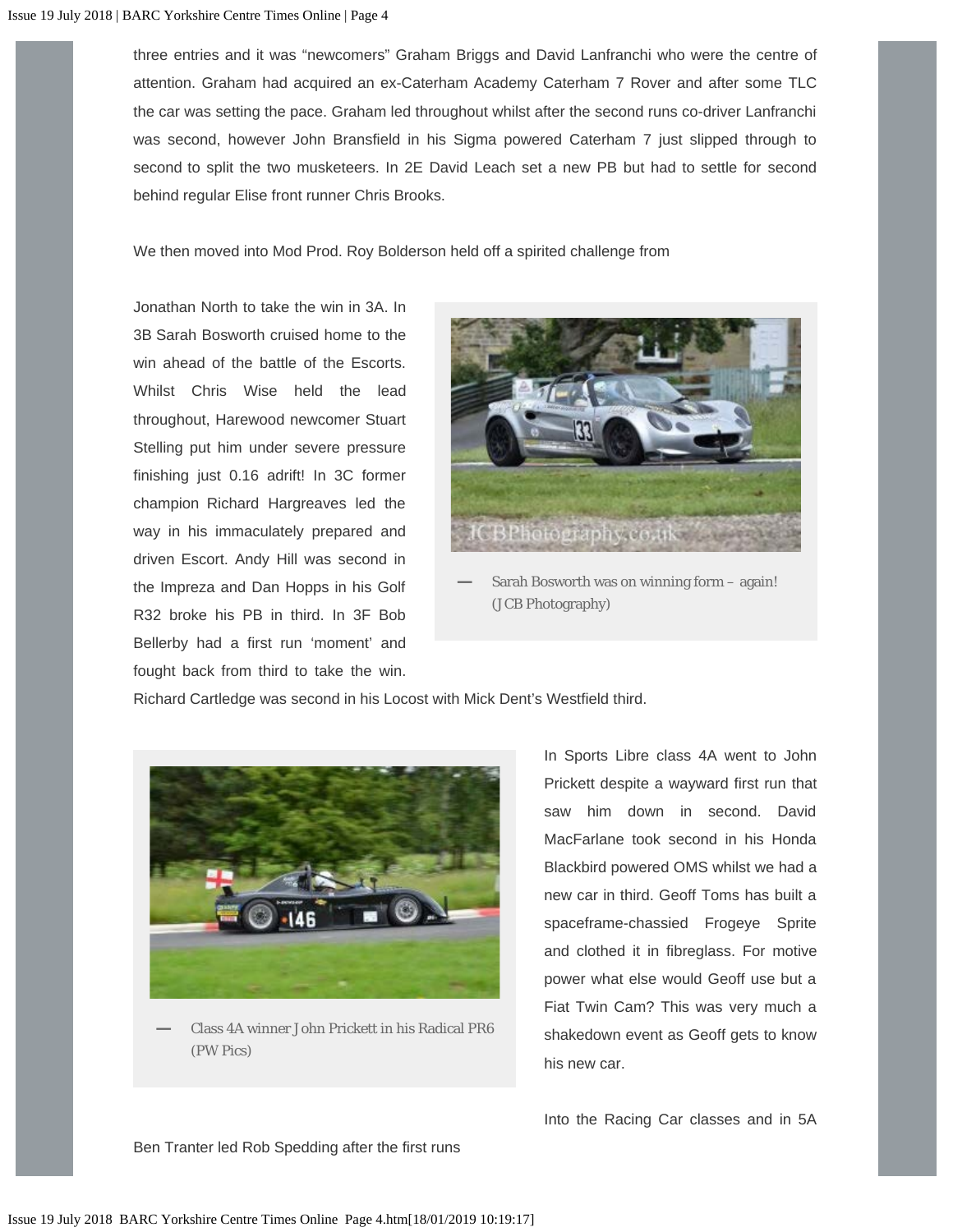as serial class winner Ed Carter had a "senior moment" Order was restored on the second ascent as Ed pushed through to the lead and then extended it on his third run. Ben Tranter just held off Rob Spedding whilst Steve Carter took fourth ahead of the hard charging David Tatham in the 600cc Terrapin. The Formula Ford class, 5B, was a family affair as the Abbey brothers did battle. Richard just kept ahead of



Despite this 'moment', Ed Carter took Class 5A in his Force PT (Phill and Marcus Andrews) **—**

Andrew on the first two runs, but on the third run he spun into the gravel at Orchard. The car was towed back to the paddock but couldn't be sorted in time for Andrew's third run. Dave Banner again took 5C and also set FTD into the bargain. The OMS driver is rapidly becoming the man to beat at Harewood this season. Simon Ambler was second in his OMS 2000M, a little off his usual pace as the car is currently up for sale.

In Classic class 6C the battle for the class win couldn't have been any closer. Two disparate cars battled for the lead. Matt Clarke in his Austin Mini led after the first runs from class record holder Steve Dennis in his TVR 1600M. On the second runs Clarke extended his lead only for Dennis to match his time exactly. Neither driver improved on their third runs so it was all down to a tie-breaker. With the winning time of 68.78 plus a second best 68.95 the win went to Matt Clarke. The other two cars in class were both driven by Harewood novices; Paul Cammerer in a Bond Equipe Convertible and John Thornton in a Mini Clubman 1275 GT. The pair improved their times run on run and will be back for more.

There were lots of minor delays during the day which ate into the time available so no fourth runs were available. Once again, the marshals did a fine job in keeping the track safe and sound in contrasting conditions to Saturday's Classic and Vintage meeting. Before the next event the track will be fully resurfaced; in fact as I type it has already been completed! According to my contacts it should be quick so the next round of the championship could see a raft of records, always assuming we have good weather!

**Report by Steve Wilkinson**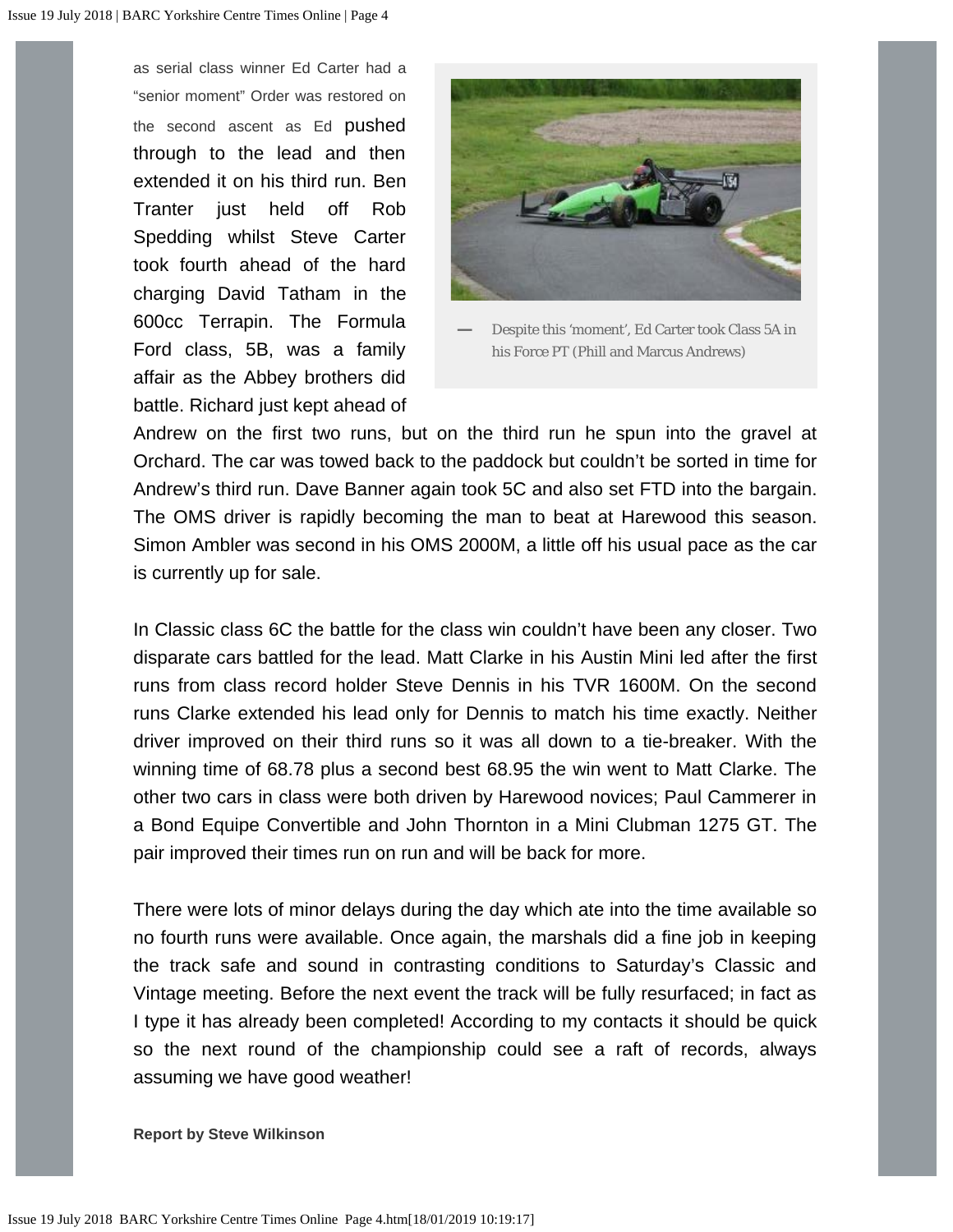## **Harewood Championship Hillclimb 7th July 2018**

## **Roasting and Record Breaking**

Arriving at Harewood it was more like getting out of the coach at Dijon for the French GP. The paddock was scorched, the sun beating down and the new track looked like a black ribbon winding its way through a burnt oasis. Several BHC competitors had decided to opt out of Barbon Manor in favour of getting in some extra practice for the following day's British Championship meeting. Grip seemed to be the most common topic of conversation even though the tyres looked to be melting even when the cars were stood still.

\_\_\_\_\_\_\_\_\_\_\_\_\_\_\_\_\_\_\_\_\_\_\_\_\_\_\_\_\_\_\_\_\_\_\_\_\_\_\_\_\_\_\_\_\_\_\_\_\_\_\_\_\_\_\_\_\_\_\_\_\_\_\_\_\_\_\_\_\_\_



David Dyson, winner of the Porsche Cars class (Phill & Marcus Andrews) **—**

Practice seemed to drag on a bit and we didn't get the first timed run until after the lunch break. Leading the charge after the intermission were the two classes of Porches. The Porsche Cars class was first and the clear-cut winner was David Dyson whose winning margin of over two seconds was still some way off the class record yet the remaining runners were covered by less than a second with Andy Fagan and Graham Rose in second and third. In the Porsche Club Hillclimb Championship

class Paul Howells clipped five hundredths off his record to take the win in his rapid FIA spec 911 RSR. Tim Barber and David Hilton, who share a 996 GT3 RS, took second and third with Peter Turnbull, Robert Lancaster-Gaye and Christian Ayers in similar models hot on their heels.

We were then into the Harewood classes and in 1A Mark Teale set a new class record

with his Suzuki Swift on the first set of timed runs and led throughout as a result. Nick Mitchell took second at the expense of his father Steve whilst Mike Geen was fourth. In 1B class record holder Gordon Riley was absent and his record was broken on the third run by Deryck Jones in his Peugeot 205.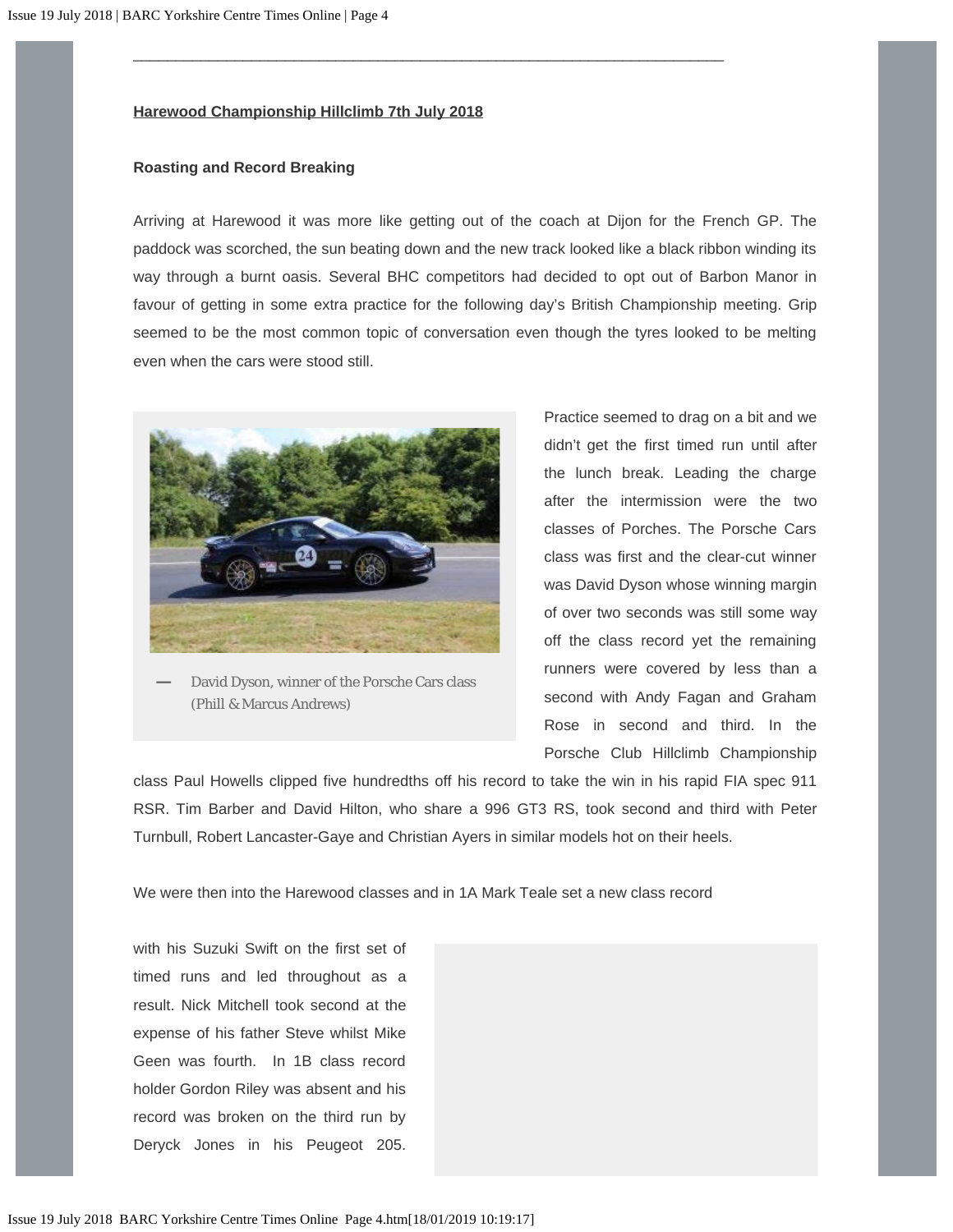

Academy Graduate Liam Booth held second place throughout as he benefitted from his tuition. David Marshall took third whilst Ian Butcher smoked his way to fourth with all the top

Mark Teale is the new Class 1A record holder (Phill & Marcus Andrews) **—**

four setting new Personal Bests. Despite the close tussles 1B wasn't the most exciting class battle; that was in 1C. Terry Deere was on the back foot after a first run indiscretion. His second run took him up the 'leader-board' to second. On the third runs there was an unexpected shuffle in the running order due to a Red Flag. In near perfect conditions Glen Shaw (Nissan 350Z) clipped a hundredth off Julian Howarth's class record and then almost instantly Terry Deere hove into view. He was 'on a mission' and in typical style swept through Farmhouse and disappeared into Quarry like a greyhound. His time came through and he had clipped a further 0.11 off Glen's time. A couple of cars later Kieran O'Brien, who had led on both previous runs, was on the hill taking his re-run. The 350Z looked stable and it seemed to hug the road. Through Orchard and Farmhouse, it looked totally planted and as we waited for the time



Kieran O'Brien won the hard-fought Class 1C battle (Phill & Marcus Andrews) **—**

I was sure he could have broken the new record. When the time finally came up it was a 65.59 and Kieran had taken 0.29 off Terry's class record. Into 1D and Jonathan Mounsey maintained his dominance leading throughout. Stephen Moore, 2015 and 2016 Gurston Down Champion, finished second with Richard Archbould and Peter Day third and fourth with only Day breaking his PB! Two cars from 1B were "moved into 1F" and Richard Windmill just beat Paul Anderson in the Clio battle. In 2A Peter

Wright in his "Gulf" Locost 7 Toyota led throughout setting new PBs on each run as Peter Wormsley took second some 3 seconds shy of his PB. Chris Price was back after a 4-year absence and with a new engine in the Cyclone he clipped over 2 seconds off his previous best in his solo win. In 2E Chris Brooks kept up his winning streak as Nigel Hinson recovered to take second from David Leach.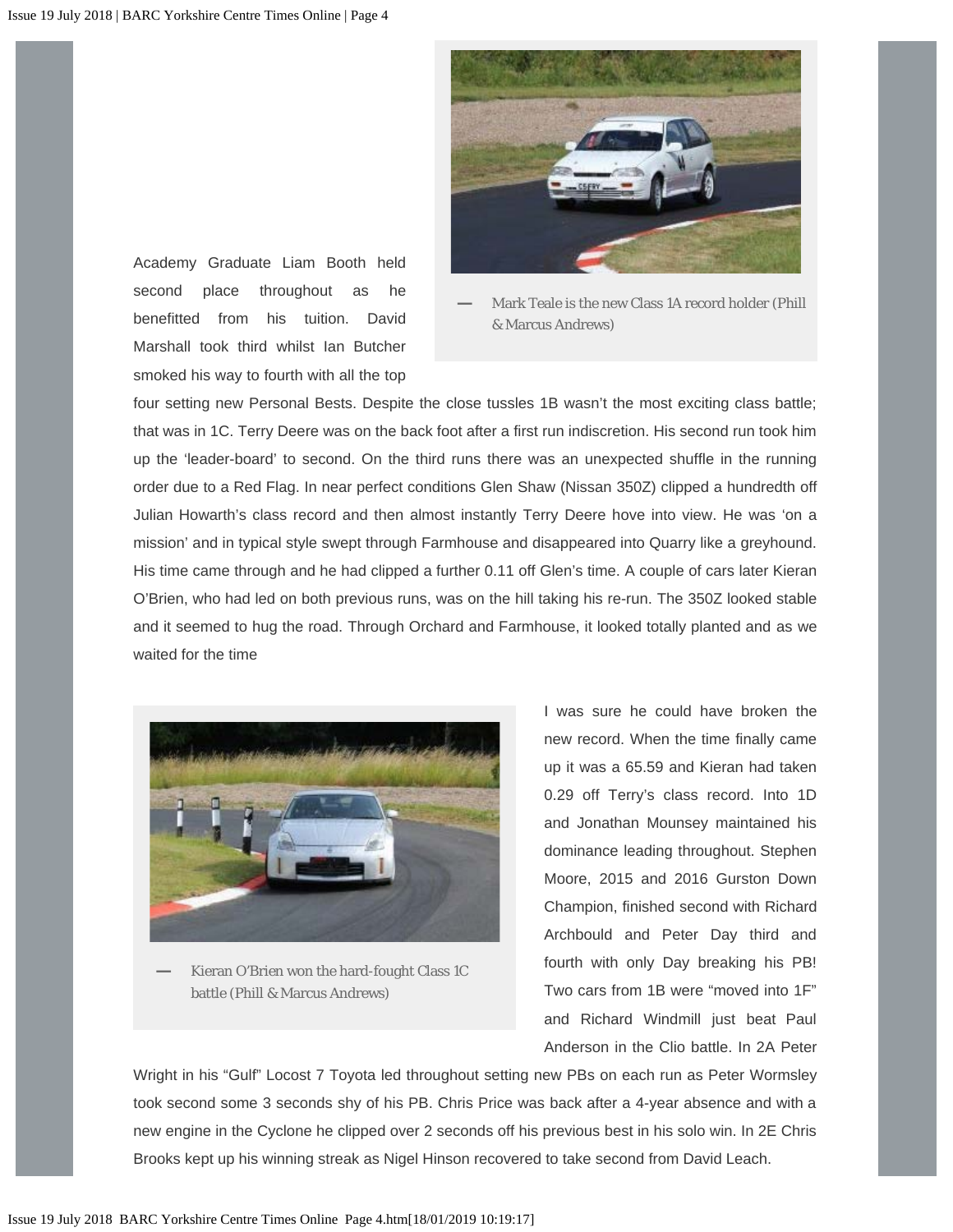Into Mod Prods and in 3A Roy 'Bod' Bolderson had to fight back after being in an

unaccustomed second place after the first runs. Initial leader Jonathan North held onto second with Adam Forster third in his "historic" Wolseley Hornet which was now on slicks, Michael McErlain was back with his Anglia and secured fourth. In 3B, despite being off her accustomed pace and making a visit to the gravel trap at Orchard, Sarah Bosworth took the class win ahead of "Manta Jock" Ramsey and the similarly mounted David Purdy. In 3C we had another battle of epic proportions



The 'Bodspeed' Mini won Class 3A (Phill & Marcus Andrews) **—**

between Jason Tunnicliffe in his overly large capacity Peugeot 205, Andy Hill in the often wayward Impreza and former Harewood champion Richard Hargreaves. Tunnicliffe, who was running first, led after his first run until Hill and then Hargreaves moved ahead. Tunnicliffe then retook the lead only for Hill and then Hargreaves to restore the status quo. On the third run Tunnicliffe again grabbed the lead and despite setting a new PB Hill couldn't retake the lead. On



Richard Hargreaves' wonderful Escort MkII took Class 3C (Phill & Marcus Andrews **—**

his final run Hargreaves again pressed on and as he sped out of Farmhouse he had a slender advantage which he maintained to the finish. Joe Cross was back behind the wheel of his completely revamped Impreza and fought back to take fourth with his third run charge. Into 3F and with Bob Bellerby being the only driver to set a new PB he obviously took the win as he got to within 0.63 of the class record.

Simon Jenks fought back from an errant first run to take second whilst Andrew Steel and Richard Cartledge kept Mick Dent at bay. The final Mod Prod class saw Guernsey-man Mark Scott take a solo win in his Dax Rush in preparation for tomorrow's BHC event.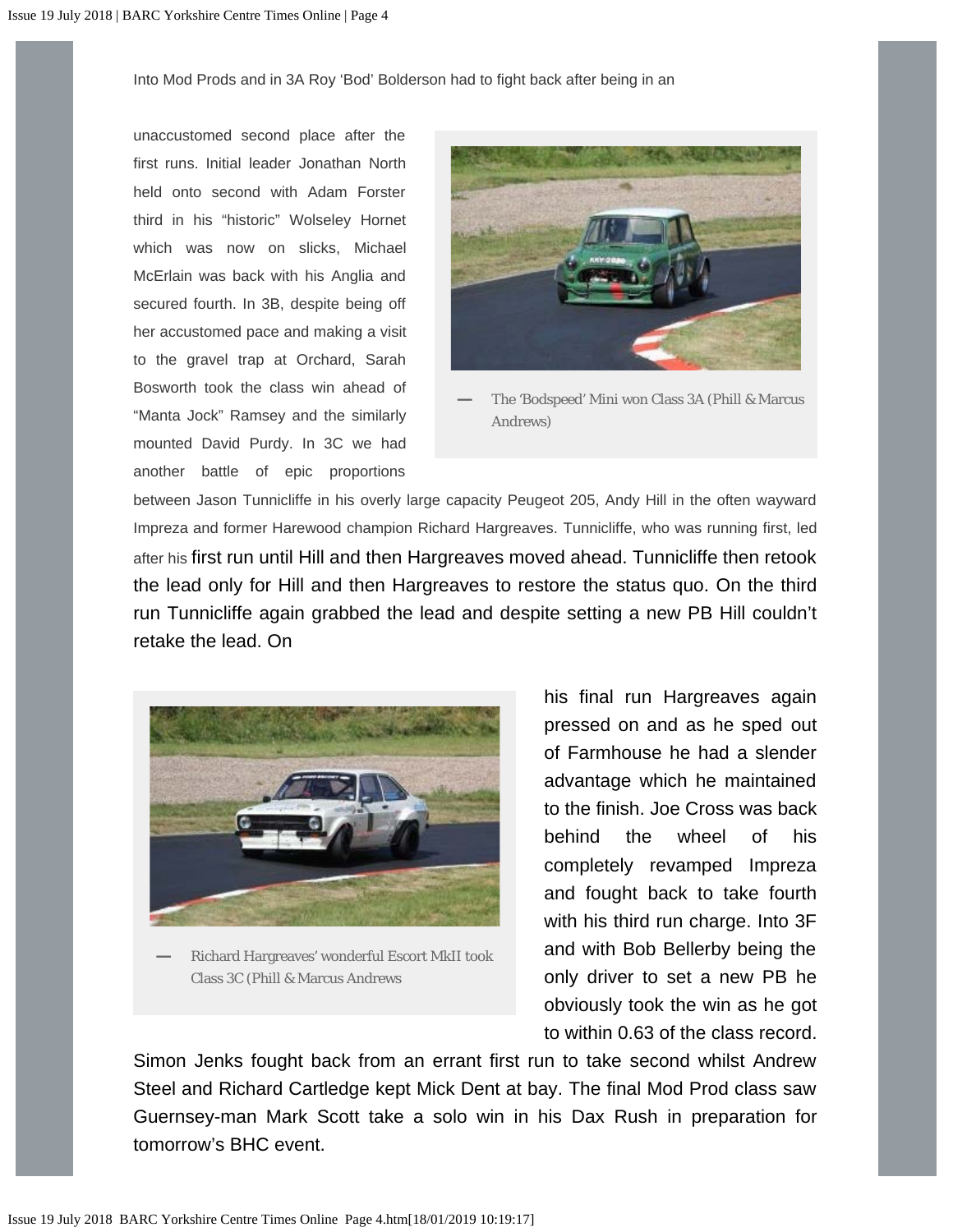Into Sports libre and Steve Wright was back with his re-engined Escort and he was the only one of the three runners to set a new PB. The class win went to "the usual suspect", John Prickett in the Radical PR6, with David MacFarlane second in the OMS. Stephen Green took a solo win in the Over Two Litre Sports Libre class with his re-engineered Rochdale GT.

The Racing Car classes were boosted by additional entries from BHC contenders who preferred two days at Harewood to the prospects of the mad dash from Barbon and a change of gears for Sunday. In the 1100 class there were some interesting driver/car combinations. However, on the first timed runs none of the "regulars" managed to

improve on their PBs and it was Alex Summers driving the spaceframe DJ Firehawk for the first time at Harewood who led the way. He was fractionally quicker on his second run and then on his third and final run clipped nearly half a second off the class record which was good enough for second FTD. Debbie Dunbar, who was co-driving the Firehawk, had a spin at Orchard and fought back to fourth. Steve



Alex Summers took Class 5A in the shared DJ Firehawk (Phill & Marcus Andrews) **—**

Marr in the pretty PCD Saxon held second place throughout whilst Ed Carter did likewise in third.

The Formula Ford class was highly competitive and all five runners set PBs probably due to the rock-hard Avon control tyres being less susceptible to the heat. After the first set of timed runs the 2004 class record set by David Bailey looked under threat with Ben Tranter and Rob Spedding within a second of breaking it. Ben Tranter still led after the second runs, however he hadn't improved whilst the rest all had. Onto the third runs

> and Rob Spedding was on a charge. He was chucking the Vector into the corners and getting on the power early. As he exited Farmhouse he had the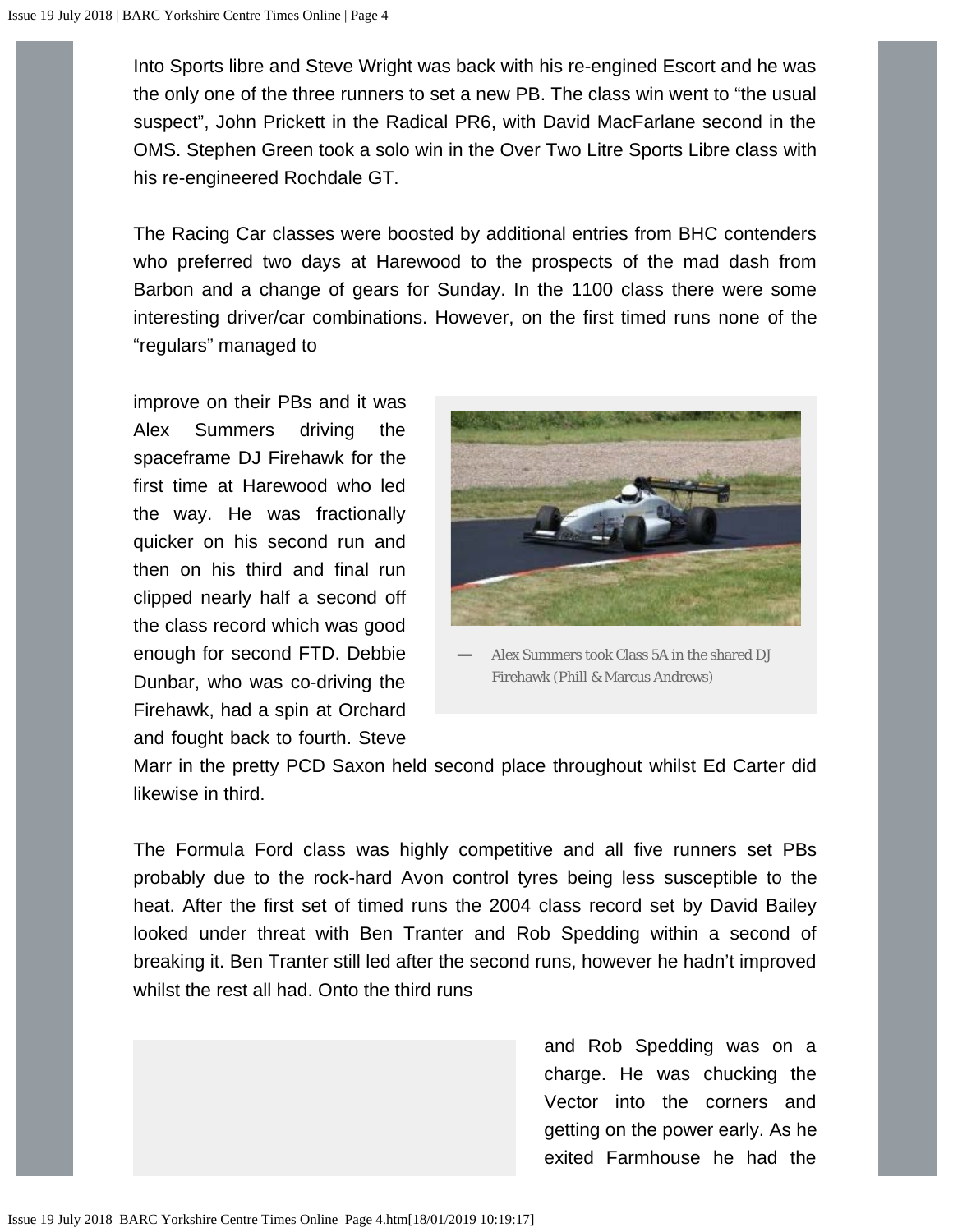

Rob Spedding was rewarded with a new class record (Phill & Marcus Andrews) **—**

record in his sights and as the clocks stopped he was 0.49 inside the old standard. Ben Tranter was the last in the class and he knew it was game on. He looked smoother as he charged up the hill and as he headed for Quarry it was on a knife edge.

Through the finish and he too was inside the old record, however he had just failed to overhaul his team mate and had to settle for second.

In the 1600 class Allan and David Warburton were the only drivers to break their PBs

although Caroline and Matt Ryder were in a new car and on their first visit to Harewood this year. Nevertheless after the first set of timed runs it was Les Mutch in the GWR Raptor that led. David Warburton snatched the lead on his second run, extended it on his third and in the process took FTD. Les Mutch finished second whilst Matt Ryder was third throughout as Allan Warburton had to settle for fourth. In the 2-litre class



FTD went to David Warburton (Phill & Marcus Andrews) **—**

Jonathen Varley comfortably led throughout in his 'new' GWR Predator. Terry Davis was second and his wife Tricia fourth although the car wasn't quiet right and would be retired the following day with a damaged diff. Third spot went to Tim Elmer in the Dallara as all the cars in the class seemed to be suffering in the heat.

> In 5E we had a plethora of V8s and three entries with V6 units. The Guernsey brigade of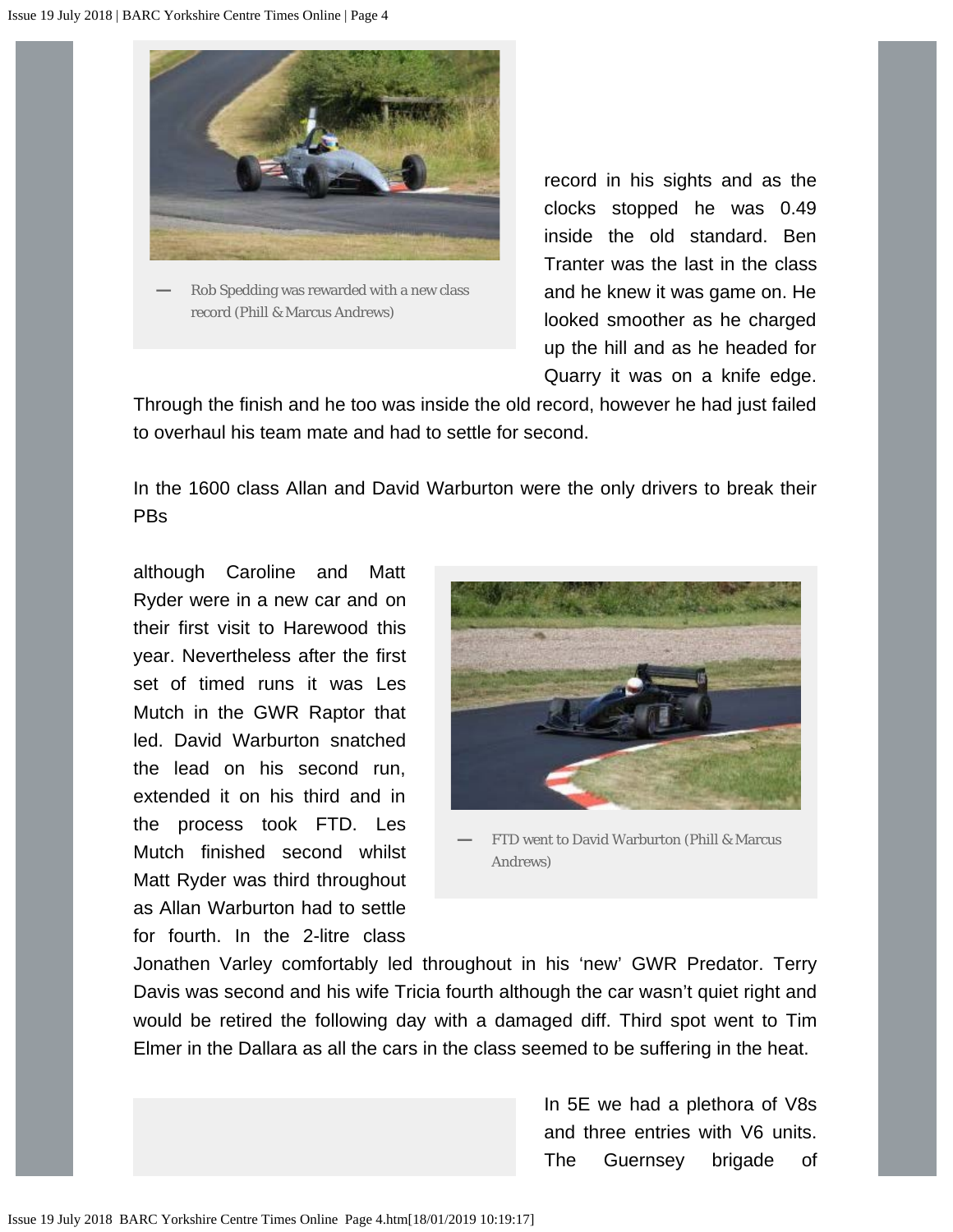

Oliver Tomlin took the class for big racing cars (Phill & Marcus Andrews) **—**

"specials" were highly entertaining and also provided a musical accompaniment to proceedings. Oliver Tomlin led on the first two runs and opted out of the third as he was content with the class win and what turned out to be third FTD. Richard Summers was second in the DJ Firestorm 2 V6 despite a

problem caused by the team not switching numbers! Scott Rayson took third in the mighty 6.8 litre Chevrolet V8 Special and Paul Crute fourth in his OMS 28 V6.

Into Classic territory and in 6A Les Procter took a solo win in his pretty Elva after the father and daughter team of Richard and Amanda George withdrew with a broken fuel metering unit in their beautiful Chevron B19. In 6C it was Aussie Roy Davis in his Triumph GT6 who dominated. He set a new class record on his first run and then broke it again on his second. This left the former class record holder Steve Dennis in second spot with the TVR and Thomas Robinson third in his MG Midget. Allan Scott took fourth in the Mini Jem improving on his PB by over 2.5 seconds!

Seven class records were broken and countless Personal Bests improved. Despite the rumblings about grip, which I am sure were down to the high temperatures, the first meeting on the new tarmac must be considered a success. A final mention must be made of the sterling work of the marshals who endured the hottest day of the year and kept all the competitors safe.

\_\_\_\_\_\_\_\_\_\_\_\_\_\_\_\_\_\_\_\_\_\_\_\_\_\_\_\_\_\_\_\_\_\_\_\_\_\_\_\_\_\_\_\_\_\_\_\_\_\_\_\_\_\_\_\_\_\_\_\_\_\_\_\_\_\_\_\_\_\_

#### **Your scribe for this event, Steve Wilkinson**

#### **MSA British Championship Hillclimb 8th July 2018**

## **Record Rout**

At the first competition weekend on Harewood's new tarmac surface, Trevor Willis ended Sunday's British Championship event on a high note with the first official hill record of the season, strengthening his grip on the 2018 Championship. Official, because he wasn't the first to do it on the day. In an astounding second qualifying run in Les Mutch's GWR Raptor, local ace Richard Spedding, who had already qualified top for the opening run-off and gone on to win it by a hundredth of a second from the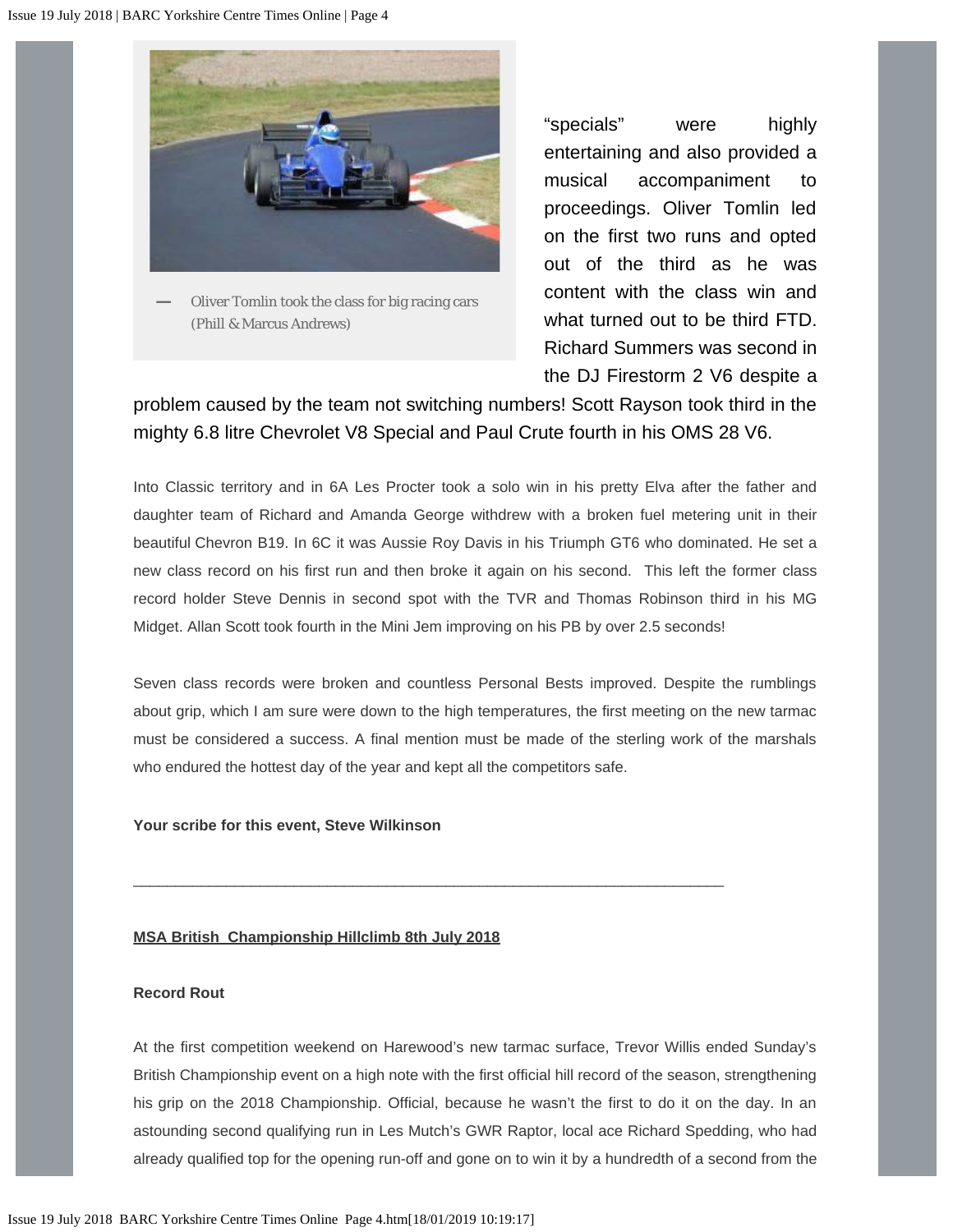potent Force-AER turbo of Will Hall, drew another roar from the sun-baked crowd as he became the first driver to break Scott Moran's 2016 outright hill record. It was a history-making feat. Not for more than half a century, in the days when British motorcycle engines ruled the hillclimb championship, has an outright BHC hill record been broken by a normally aspirated, bike-engined single-seater. A distant third in the opening run-off after a big tail-slide at Clark's, this spurred Willis to even greater heights. Having qualified second for the final shoot-out with a new class record in a time itself inside the old hill standard, a typically determined final shot carved another three tenths off Spedding's new record to take the win from Hall by over half a second. 'I didn't want to be beaten by a bike engine!' he grinned afterwards.

'I made a complete mess of the start,' said Spedding after finishing in fourth place behind a resurgent Wallace Menzies, who had run fifth early on. ' I knew the run was gone, but I had full confidence in Les's car as it was the same tub that I ran last year. We were also running my old engine, now on methanol, which I borrowed back from the new owner to replace Les's Suzuki unit which blew at Doune.' So effectively, this was the same combination with which the Yorkshireman had finished third overall in last year's championship.

Alex Summers, who had been driving the Firehawk 1100 at the previous day's Harewood 'clubbie', reverted to the V6 Firestorm, shared with his father Richard, for the British rounds and chased Willis home in the opening run-off, although dropping a place later on despite setting his best time of the day, such was the pace of the closing run-off. Just behind him in sixth place was Robert Kenrick, who had suffered a temporary glitch in his customary record-breaking set of runs when the Raptor-BMW stuck in second gear during the first shoot-out. He toured steadfastly to the top to get a time and it paid off, as with Jason Mourant slowing to a crawl when his Gould-Judd's oil pressure light came on and David Warburton spinning the GR59 at Farmhouse, he still got a point for his 77sec run! Warburton recovered for seventh place at the close, ahead of a slightly cautious Mourant whose oil pressure problem hadn't been as drastic as was first thought. Aboard the record-breaking Raptor, the car's owner Les Mutch retrieved his Championship tenth overall with sixth place in the opening shootout, but failed to capitalise after a spin at the Esses in round 18. Johnathen Varley enjoyed his best British result of the year with seventh and tenth in the svelte Predator-BDG, his first run-off shot edging out Oliver Tomlin following the Pilbeam-Judd driver's grass-cutting antics after Clark's. His second confined Steve Marr's PCD Saxon to a non-scoring position. Darren Gumbley continued to rack up the points in his Force TA, making it four ninth places in two days, worth eight points, aboard the 1-litre car. It consolidated his position as the second top-scoring 1100cc driver in the Championship, holding joint thirteenth place. Bad luck seems to stalk the unfortunate Dave Uren at Harewood and it struck again during his first qualifying run when a driveshaft broke and damaged the rear suspension, sidelining him from the remainder of the competition.

With a layer of rubber now down from the previous day's meeting, the first on the new surface, the close-fought battle at the head of the Hillclimb Leaders championship gained momentum at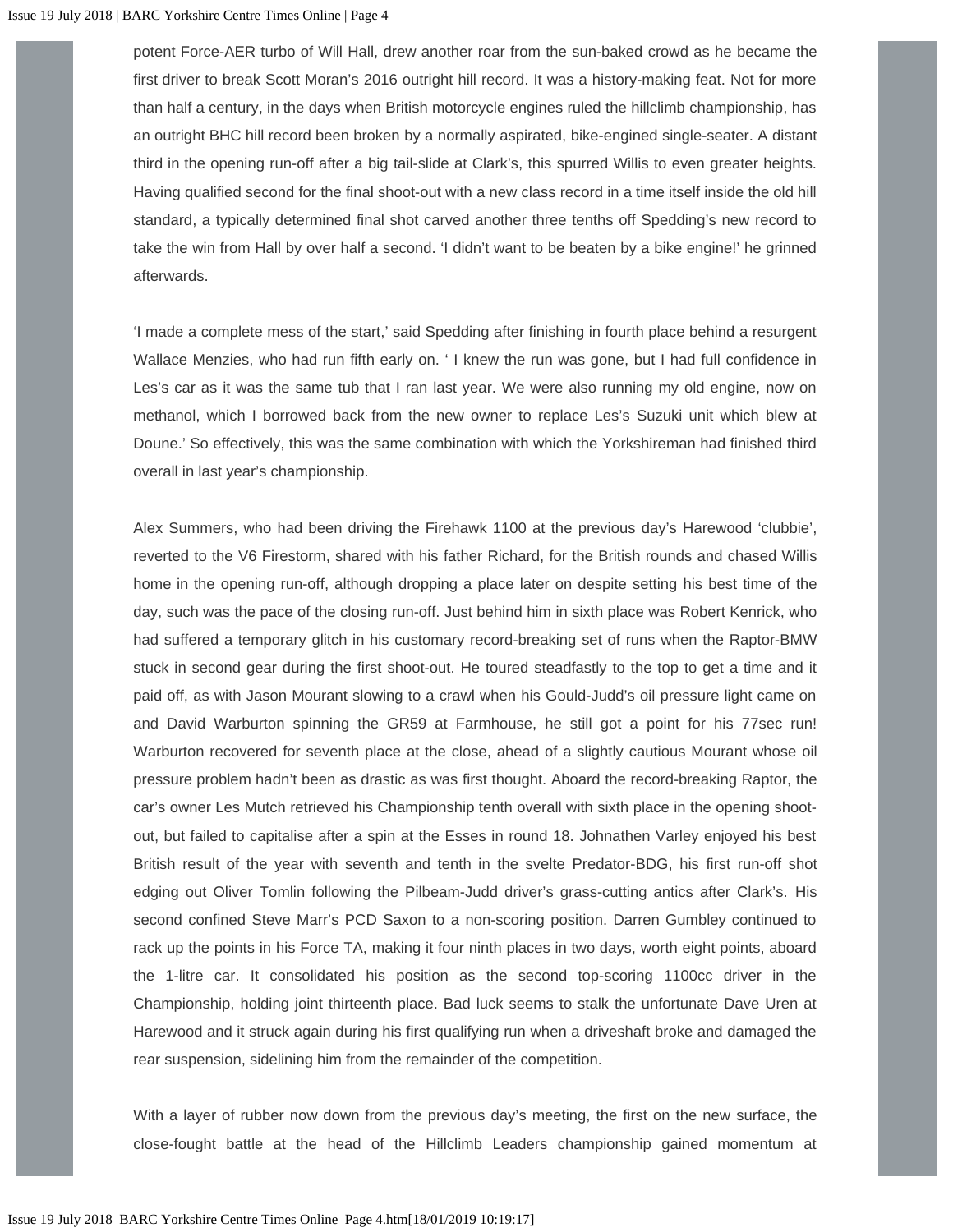Harewood as the first major contender on the hill, Richard Brant, collected a maximum score, the Clio driver leading the 2-litre Roadgoing class on both timed runs by some margin.This left him in equal third place on the table, level with Les Mutch, but out front by a clear margin was Andy Griffiths. Following up the Caterham-Suzuki driver's double record-breaking win at Barbon the previous day, which put him back in the series lead following his accident at Doune, two successive records in the ModProd Specialist class established a clear series lead. Simon Jenks' retaliatory shot in his own version, following a first run spin at Country, fell almost three seconds short. Inside Eric Morrey's 1400 ModProd record on his second climb, Gavin Neate consolidated his series second place in the Peugeot to leave the former record holder's turbocharged Imp over a second and a half adrift.

One run was enough for Gurston ace Stephen Moore, now a regular up at the BARC's 'other' hill, to take the big Roadgoing class in his Mitsubishi Evo. A little away from Steve Darley's record, he took a clear win from Chris Berrisford's Impreza and Kieran O'Brien's big Nissan 350Z. With just two runners in the Roadgoing Specialist class, John Pick's Subaru-based AMS Murtaya took a clear win from Jerry Neary's Westfield-Vauxhall and while visiting Scot Jock Ramsey's Opel Manta brought the 2 litre ModProd class strength to three, the win was another snip for record-holder and defending Harewood champion Sarah Bosworth in her Elise, from Chris Ferin's Fiesta. As is often the case in 2018, Jason Tunnicliffe was never headed in the over 2-litre class in his rapid 205, holding off Steve Darley, today at the wheel of Joe Cross's Impreza, by a quarter of a second.

The sports libre class was virtually a re-run of the previous day's Barbon event except that this time, behind winner Mike McDonald's outrageous 4WD Mini Evo, former BHC champion Charles Wardle beat his co-driver David Seaton in their shared Pilbeam-BMW V8. It was no surprise that Robert Kenrick won the best supported class of the day, for 1100cc single seaters, although it took him a couple of runs to get down to record pace. But in second qualifying and the second run-off he lowered his year-old mark progressively, his run-off shot an unofficial record but the first Harewood sub-50 by an 1100. Darren Gumbley came closest in the class battle, albeit a second and threequarters adrift. Richard Summers' Nat A Formula Ford record, set in May, was pulverised as four of the five runners bettered it. Both inside David Bailey's long-standing Nat B record the previous day, Rob Spedding and Ben Tranter raised the bar still further in their Vector and set Harewood's first sub-one minute times by a Formula Ford.

To revive his fading fortunes in the Leaders series, which he'd led at Doune three rounds previously, Les Mutch now had to contend with Rob Spedding's brother Richard who, as we've seen, was sharing his Raptor while problems with his own supercharged version were being sorted. Spedding was on record pace straight away, lowering his own 1600cc class record first time up. But this was just a prelude to his demolition of the outright hill record during the second class runs! Les also came under attack from the previous day's FTD man David Warburton, who inserted his Gould-Suzuki in between the Raptor pair for second place. Sole BHC contender among the normally aspirated 2-litres, Johnathen Varley won at a canter at qualifying pace each time as Tim Elmer's Dallara failed second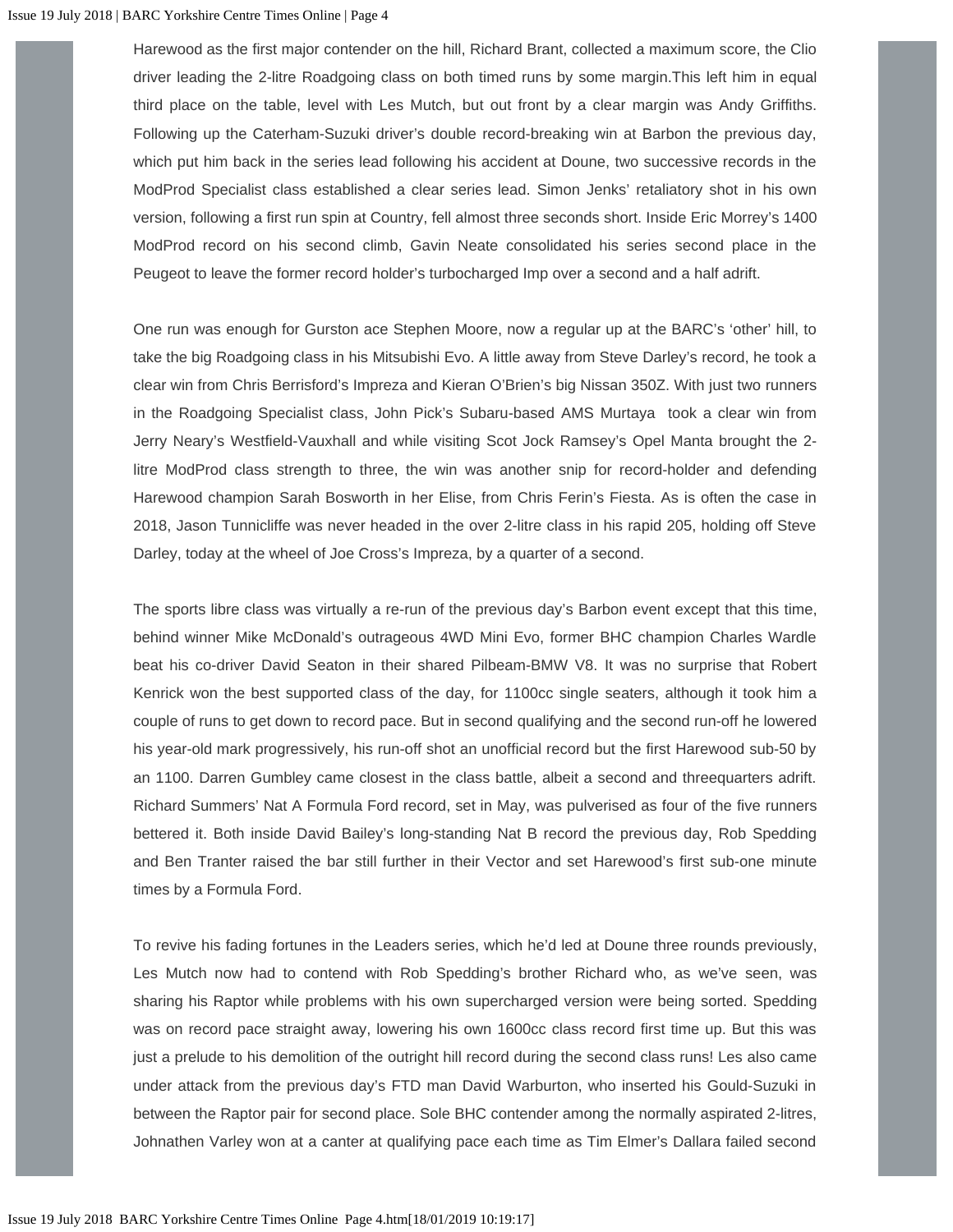time up, while the similarly TKD V8 powered OMS of Trish and Terry Davis was forced to retire with crownwheel and pinion woes.

The return of gearshift problems for Lee Griffiths' OMS and the non-appearance of Paul Haimes' Gould eliminated the forced induction division altogether, but in a portent of things to come, the strong unlimited single-seater class was won by Trevor Willis with his class record-breaking opener. Back aboard the new Firestorm today, Alex Summers chased the Championship leader home, holding off Will Hall by seven hundredths.

The early retirement of the George's superb Chevron-FVC B19 left Les Procter's equally immaculate Elva Mk7 running solo in the pre-72 sportsracing class, but Les was still able to carve a substantial chunk off his record set with the Sebring Sprite back in 2014. Just four cars contested the Yorkshire Centre members' B licence class, with Bob Bellerby's Sylva Riot well in charge ahead of Simon Green's Westfield, Alex Miles' Caterham and Michael Brown's Elan Sprint. Two classes of Porsche cars rounded off the class runs with rounds of both their Speed Championship and their Hillclimb series. As he had the day before, David Dyson's 911 GT3 led the former class throughout, a second clear of Karl Lupton's supercharged 944, while on Harewood's new surface it was hardly surprising that Paul Howells continued his 2018 record breaking spree, carving another second and threequarters off his record set the previous day with his potent 911 RSR, complete with sequential gearbox, to win the Hillclimb Championship class. As usual, it was the shared 996 GT3 RS of Tim Barber that led the remainder, with Barber also under Howells' Saturday record.

#### **Jerry Sturman**

**With acknowledgements to the HSA's magazine** *Speedscene*



Trevor Willis left Harewood holding the first official hill record of the year **—**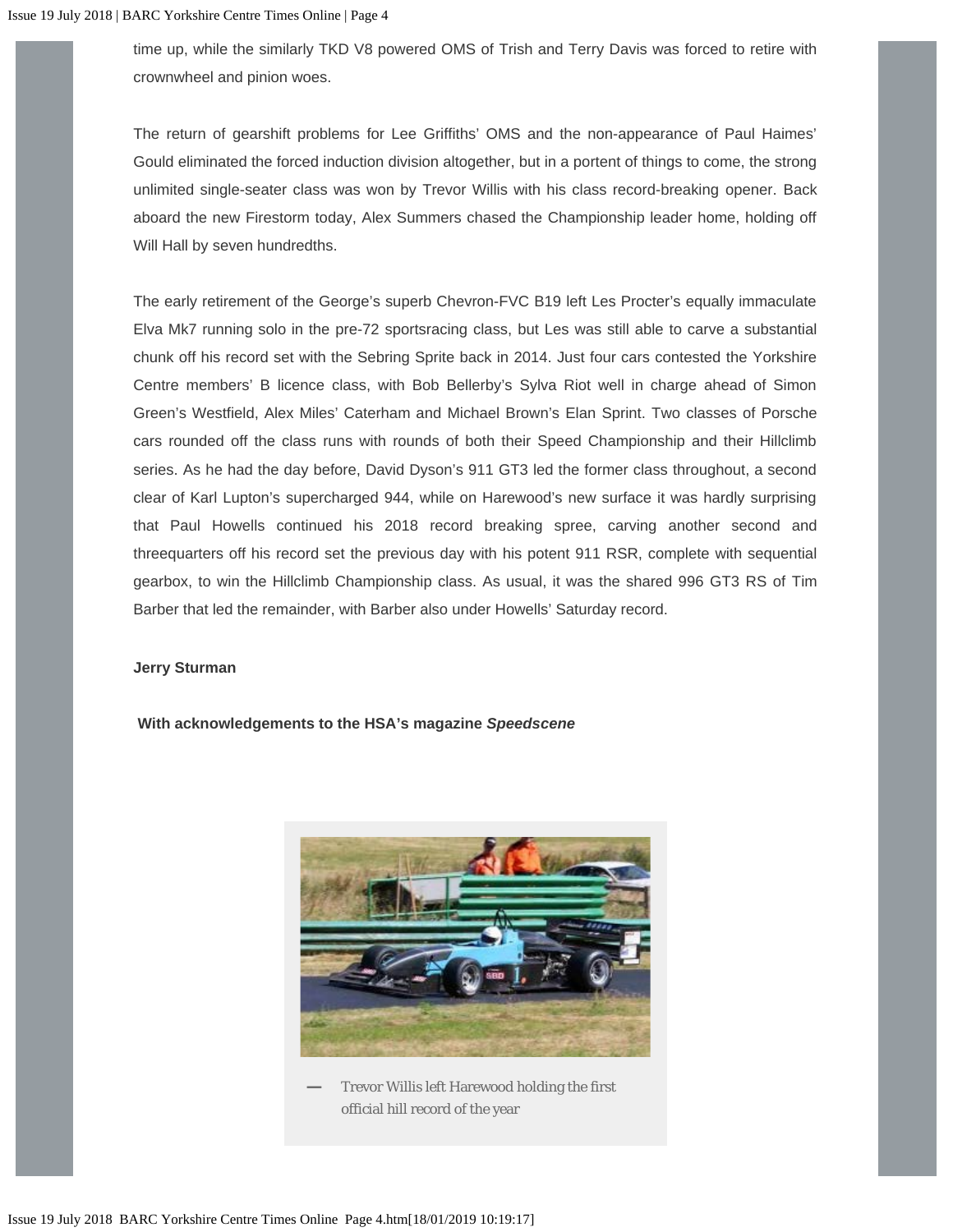

Richard Spedding was the first to break Scott Moran's outright hill record **—**



Will Hall chased the run-off winners home each time **—**



Robert Kenrick maintained his record form in the Raptor **—**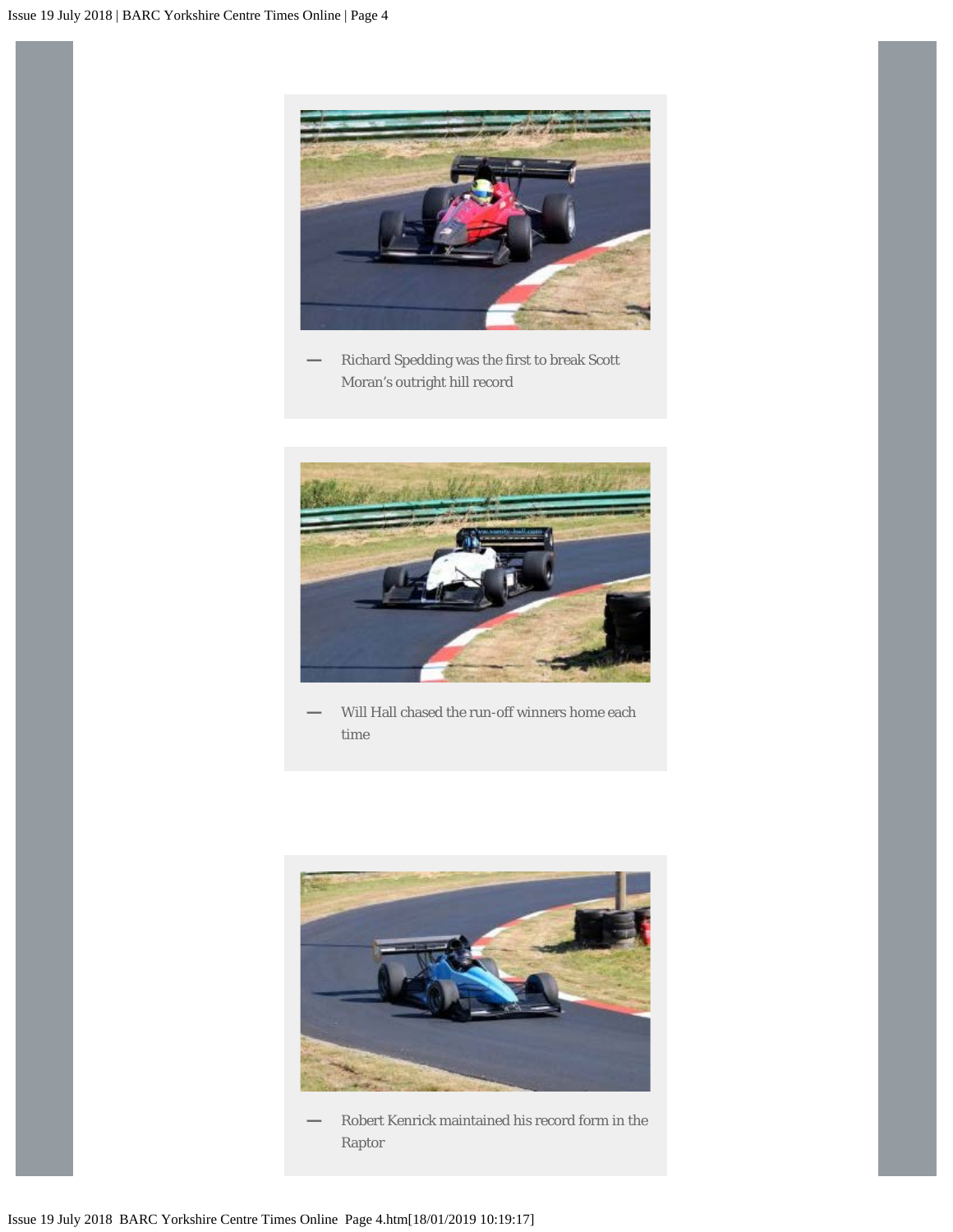

Rob Spedding and co-driver Ben Tranter set Harewood's first sub-60sec runs by a Formula Ford **—**



Andrew Griffiths was on record pace all day to take charge of the Leaders series **—**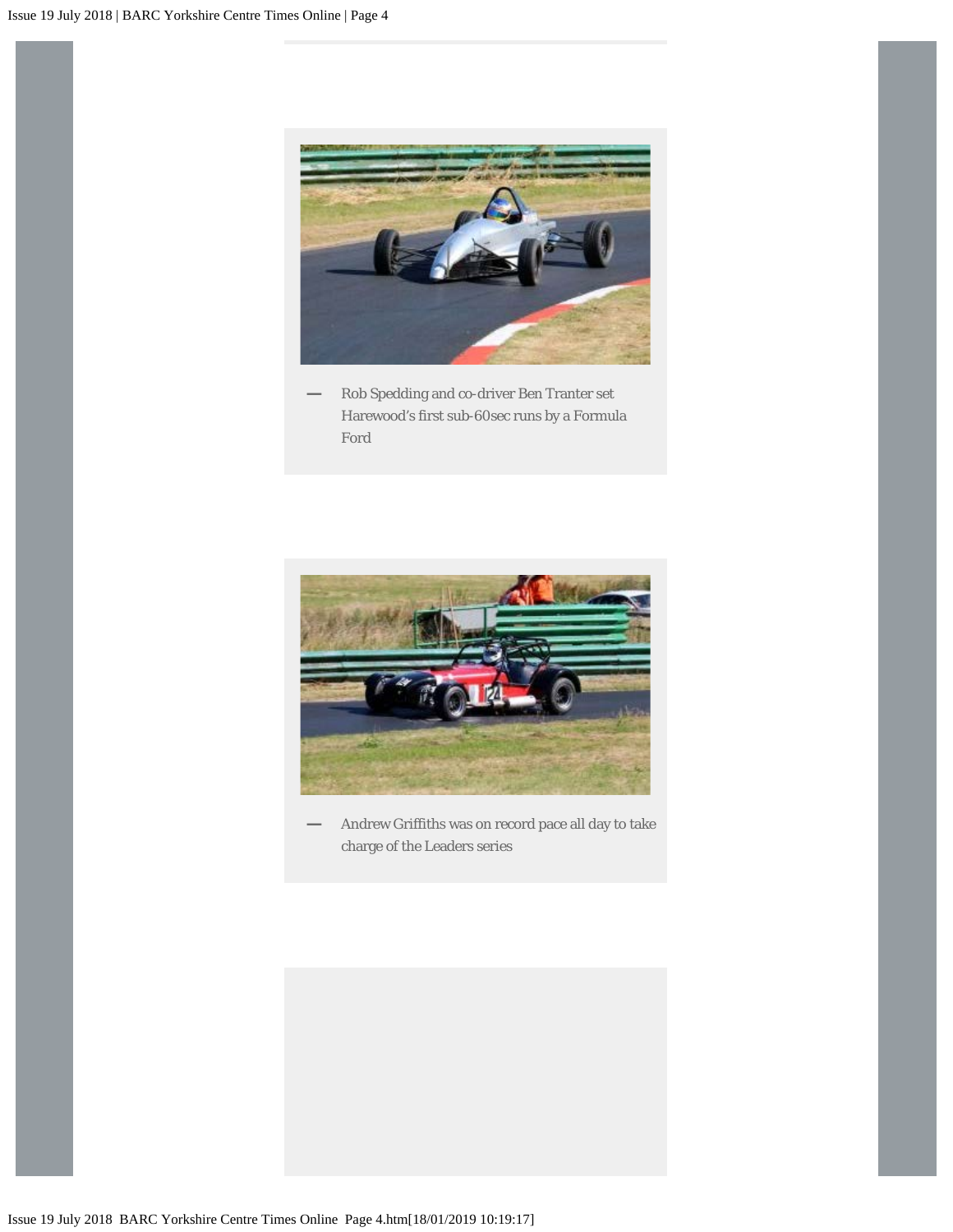

Gavin Neate boosted his Leaders hopes with another record **—**



Richard Brant, third on the Leaders table, took another class win **—**



Jason Tunnicliffe continued his run of success in the big ModProd class **—**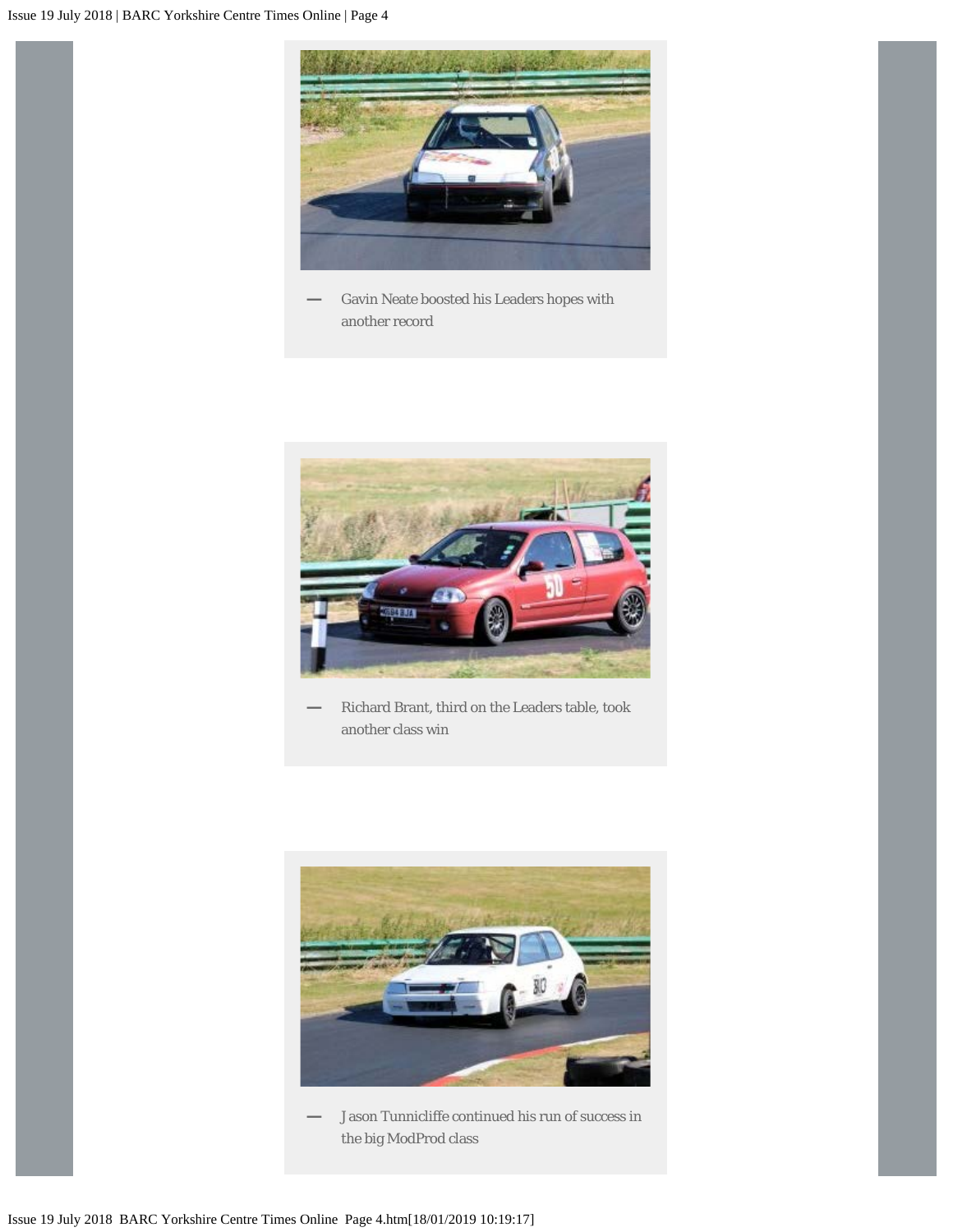

Class winner Stephen Moore's Evo 8 was the fastest Roadgoing car **—**

## **All photos – Steve Wilkinson**

## **…and just for the record**



Richard Spedding briefly held the course record with time of 48.59 secs only to be beaten by Trevor Willis leaving Richard as the class J2 record holder (Phill & Marcus Andrews) **—**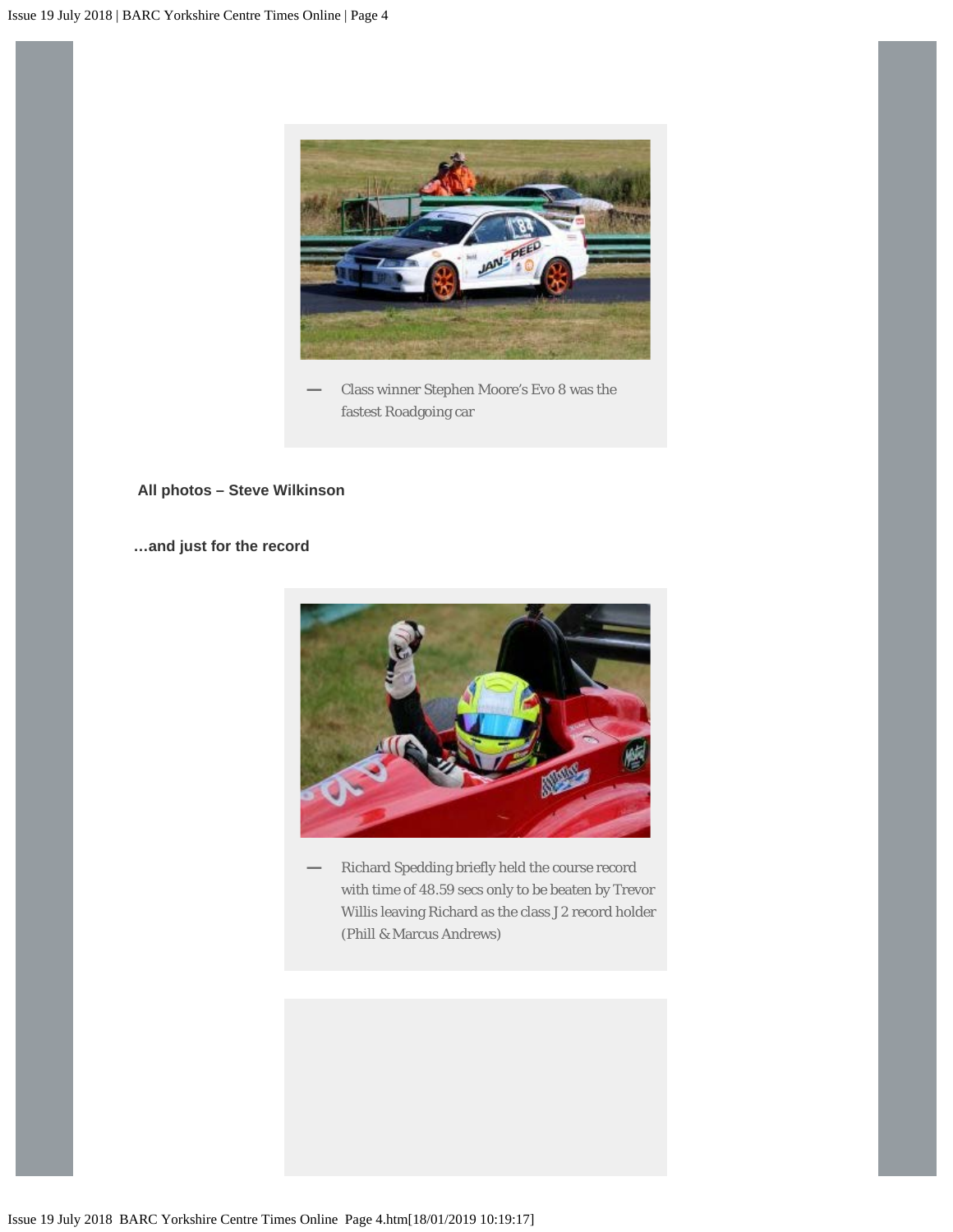

Trevor Willis ends the day with a new course record of 48.29 secs (Phill & Marcus Andrews) **—**

\_\_\_\_\_\_\_\_\_\_\_\_\_\_\_\_\_\_\_\_\_\_\_\_\_\_\_\_\_\_\_\_\_\_\_\_\_\_\_\_\_\_\_\_\_\_\_\_\_\_\_\_\_\_\_\_\_\_\_\_\_\_\_\_\_\_\_\_\_\_

#### **Yorkshire Speed Hillclimb 4th August**

## **Tatham Triumphant**

Sunshine, a light breeze and cloudless sky, what a cracking day for a hillclimb! As it transpired there were no less than NINE new class records set on the new tarmac with countless personal bests being broken. Once again OMS dominated the top times, however there were a couple of shocks on the way to FTD.



Jon Dobson took the Paul Matty Championship Road Cars class in Lotus Elan +2 (PW Pics) **—**

As per norm the guest championships kicked off proceedings and leading the way were the lovely Lotus cars in the Paul Matty Championship. In the Road Car class Jon Dobson again was the man to beat although he was somewhat away from his class record time. Keith Bristow in the V6 Exige came home in second with Stephen Hopkins piloting his Elise to third. In the Race Car class David Hampton took the win and also

broke his 2013 record twice in the

process. Malcolm Thorne took second in his immaculate Lotus 35 with Anthony Shute third in the FF1600 Lotus 69F and Paul Matty fourth in his ex-Swiss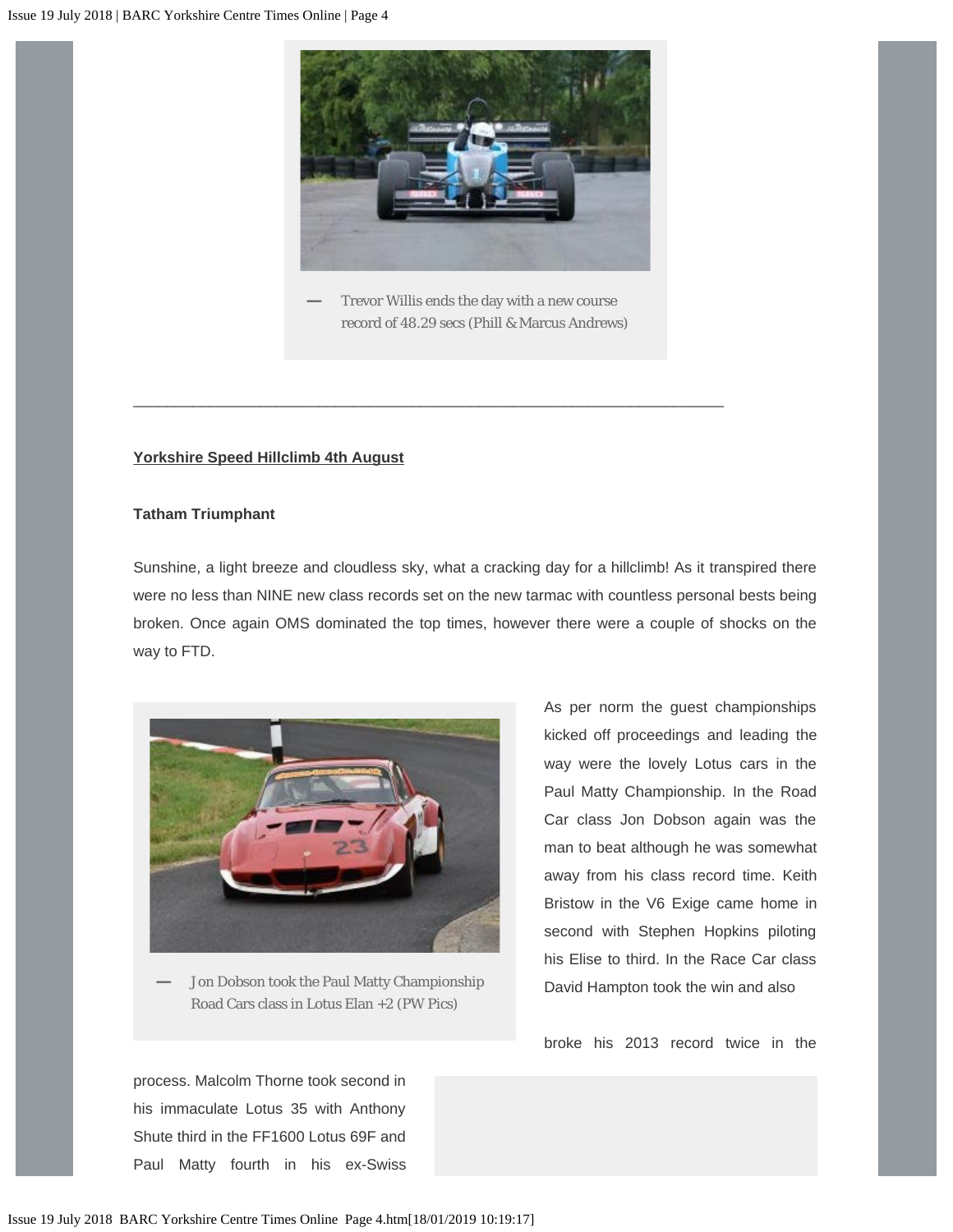hillclimb Lotus 35. Next on the hill were the super Austin Healeys and making a return to the class at Harewood was Robin Johnson in the "Top Gear" Frogeye Sprite. Johnson led throughout whilst Stephen Casson in the pretty Sprinzel Sebring replica took second just three tenths ahead of



Sarah Thorne in her Lotus 61/69 Special (JCB Photography) **—**



Paul Baker presses on in his AH 3000 Mk3 (JCB Photography) **—**

Colin Gale's Sprite Mk 2 with Frogeye front end. Richard Mason was the leading 3000 pilot in fourth as the Sprites dominated. Paul Jaggard was the only runner in the Alfa Romeo Car class and was out in his 'new' 147 GTA shaving just two hundredths off his class record in his old Giulia.

A flotilla of Caterhams was next in the Lotus 7 Owners' Club classes. In Class 1 Richard Abraham shaved a couple of tenths off the class record as he came home first ahead of John Clarke and

Stephen Causey all Rover powered. In Class 2 Paul Collins broke the class record on his third run to snatch the win from David Nelson, Chris Whitlow and Clive Marsden (all Rover powered). In Class 3 Robert Jacobs took the win in his Sigma powered Seven with Phillip Matchwick upholding Rover honours in second. Justin Dobson took a solo win in Class 4 in his Roadsport. Into Class 5 and Mike Sankey and James Thornton made it a Rover powered 1-2 with Chris Alston third in his Zetec powered machine. In Class 6 Shaun Elwell finished clear of Mark Durrant as Duratec outgunned Hayabusa whilst the rest were over a second and a half adrift.

The Bugatti Classic turn-out for the Saturday meeting has improved year on year and

with 20 entries it was a delightful mixture. Up front Philip Stader took the win in his elderly Mallock Mk 11 with Martin Jones at the wheel of the ex-Sir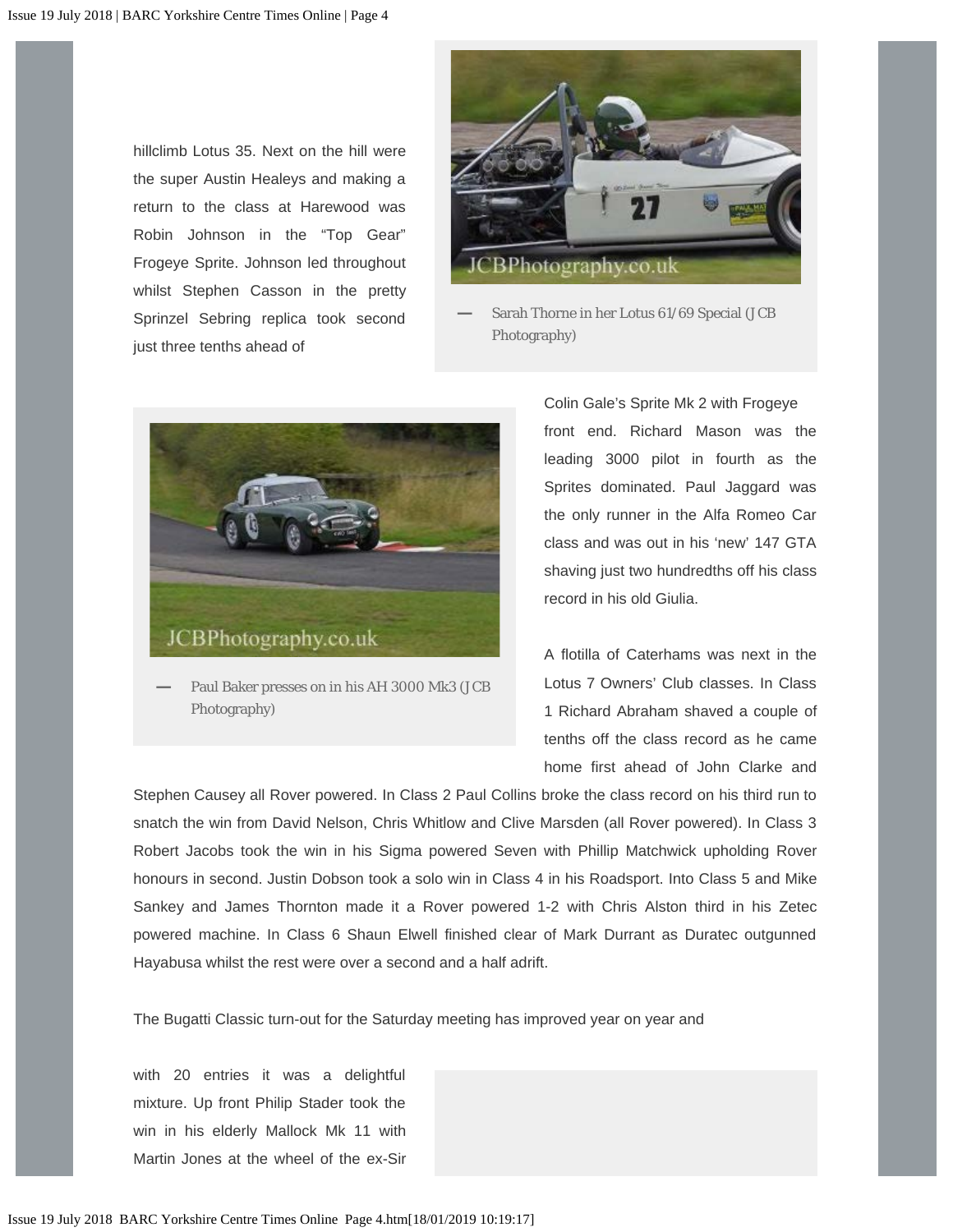Nick Williamson Brabham BT21C second. Andy Tippett took third in the unique Brabham BT30X courtesy of the 3.5 Buick V8. David Owen was fourth and fastest of the quartet of Formula Ford 1600s which included a couple of rarities – a Mk 4 Nike and a Pringett Mistrale. The final guest class was for the DEWS Club (Downton Engineering Works Social). Just two entries turned



David Owen took fourth in the Bugatti Classics class with his Merlyn MK11 (JCB Photography) **—**

up and with Lee Kessel setting new PBs on each run in his Road Going Austin Mini his performance merited better than second. However, his father Derek was in the cracking Maguire Mini Cooper and after two reasonable runs pulled out all the stops to shave nearly a quarter of a second off his own class record for the win.

Now it was the turn of the Harewood classes to show how it's done! In 1A Mark Teale clipped just over three quarters of a second off his class record on his second run to seal victory whilst Nick Mitchell took a fine second in the 205. Steve Mitchell took third,



James Kerr took third in Class 1B (JCB Photography) **—**

nine tenths adrift of his son and Richard Derrick was fourth. In 1B Deryck Jones put in a cracking first run to take over a second off his record. Gordon Riley, who was also inside the old record, was second with James Kerr and David Marshall third and fourth. Class 1C then provided the best scrap of the day with the class record being broken three times in the process. On Run 1 Kieron O'Brien clipped a few hundredths off his record to lead. On Run 2 the field started to close in. Then on Run 3 it kicked off! Glen Shaw in the black

Nissan 350Z set a new class record beating O'Brien's time by just two hundredths. However, as Shaw crossed the line O'Brien was rocketing towards Farmhouse. Powering out of the long right hander the silver Nissan 350Z sped up the hill to Quarry and as he crossed the line it was a new class record. Poor Glen Shaw held the class record for about 24 seconds! Worthy of note, all the runners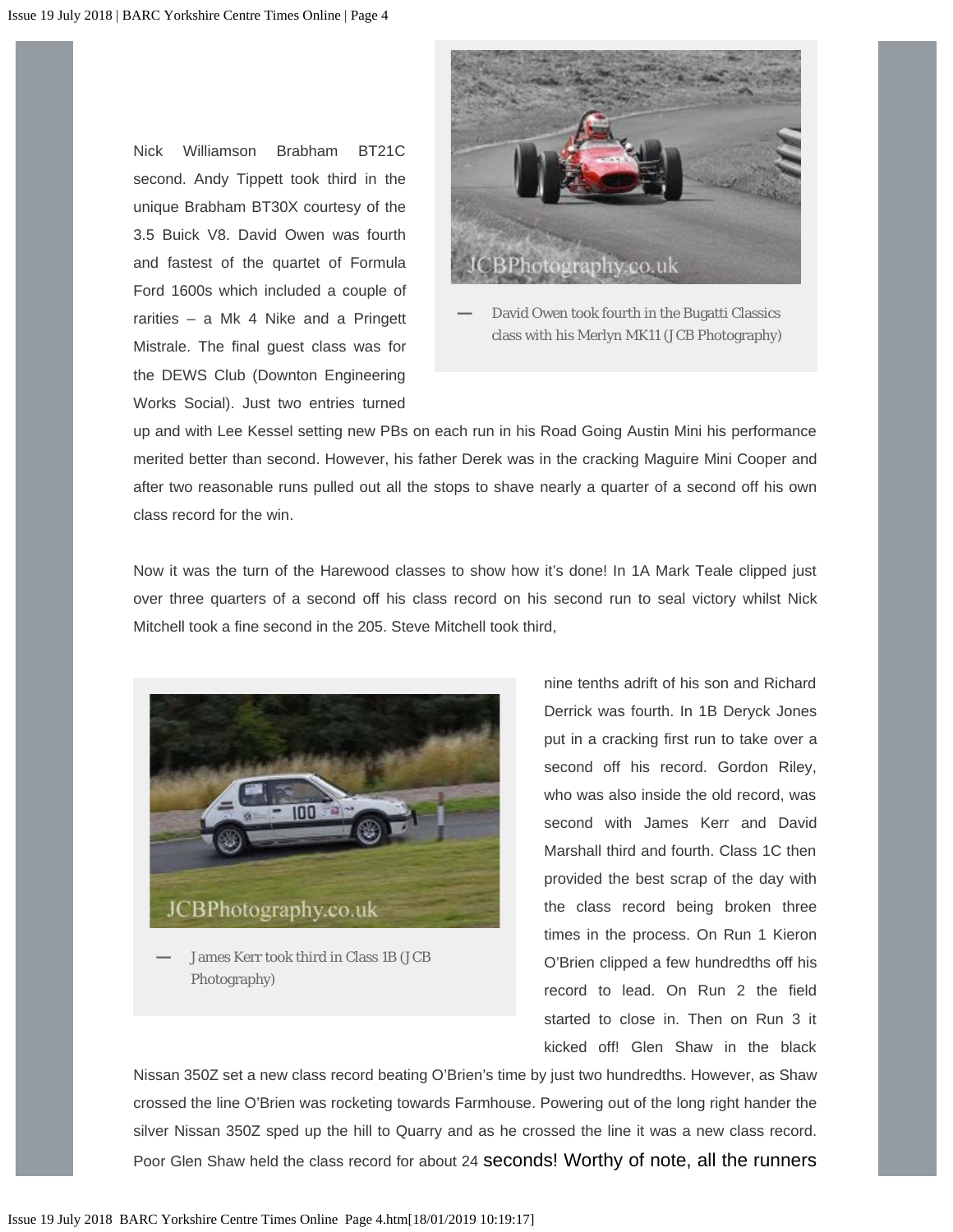in Class 1C set personal best times – it is rapidly becoming a star attraction. Into Class 1D and not to be outdone "seasoned Harewood veteran" (his daughter's words) Jonathan Mounsey was a man on a mission. Firmly in his sights was Steve Darley's year-old record. After the first run Mounsey led the class then on the second run he got better traction and suddenly he was ahead of the curve. Exiting Farmhouse, the Mitsubishi flew up the straight and after a demon late-braking manoeuvre at Quarry was through the finish having shaved just over quarter of a second off that record. So to recap, the five Road-going Tin-Top classes all saw the existing records broken.

Into the Kit Cars and in 2A Dan Hollis was back in his ex-Caterham Academy car and took the class from Mike Smith in the Puma-powered Striker. Chris Price took a solo win with the Car Craft Cyclone in Class 2B. In 2D Ben Woodcock beat his father to the class win in their Westfield Megabusa before we moved onto the Mod Prods.

In Class 3A it was the usual suspects. Roy Bolderson took the class win whilst Jonathan North was second ahead of Julian Harber in a Mini 1-2-3. Sarah Bosworth took a solo win in 3B on a set of aging tyres. In 3C Steve Darley was back out, this time he was sharing Damien Bradley's Subaru Legacy. However, it was Andy Hill who showed everyone the way as he set a new PB en route to a welldeserved win. Darley was



Roy Bolderson's Mini was triumphant again in Class 3A (JCB Photography) **—**

second in the Legacy with Oliver Thomas third in an Impreza. Into 3F and for once Bob Bellerby managed a massive spin! As he exited Farmhouse on his first timed run he dropped the right rear onto the grass and suddenly he was a passenger. The car arrowed back across the track onto the infield and then attacked the Armco barrier. Bob was shaken up and the Riot somewhat battered but he was back out later. Andrew Steel had the lead and he just kept it with Bob Bellerby in second place within 0.06 of the Westfield. Michael Bellerby, who was sharing the Riot, was third. Steve Owen, the one from Ripponden, took a solo win in 3G with his Zetec powered Westfield to complete the Mod Prod classes. Only one Sports Libre was entered and Luke Trotman on his first visit to Harewood was enjoying a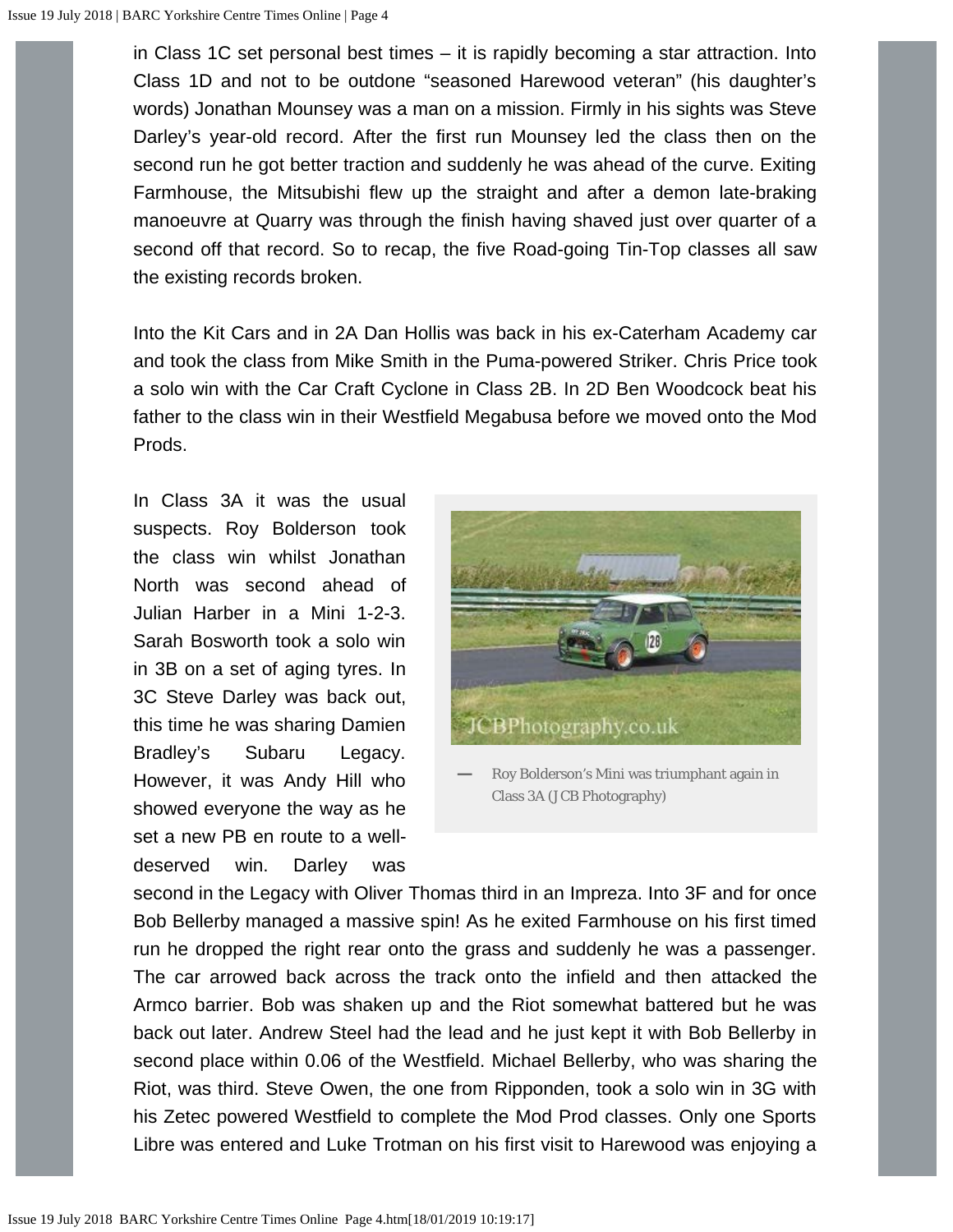pressure-free event in his Kawasaki powered Mallock.

The Racing Cars were next and in 5A there was a mixed bag. Craig Beaton was making his first trip to Harewood and despite several technical issues enjoyed his day whilst Pete Tatham had the engine let go in his Force HC so didn't. Keith Weeks had had a busy week rebuilding the Image after a visit to the scenery at Fintray so was treating the weekend as an extended test. Richard Arrowsmith would eventually finish fourth,



David Tatham set FTD in his OMS Hornet, taking class 5A in the process (JCB Photography) **—**

however a broken rod-end caused a third run fail. Ben Hamer set a new PB en route to third whilst Wil Ker was a tad quicker in their shared OMS and finished second. The class winner was David Tatham who was out at Harewood for the first time in his new acquisition, the ex-Mark Goodyear OMS Hornet. David was quickest on every run and as a bonus he also set FTD!

In Class 5C Simon Ambler was

still a tad off his earlier pace and came home second behind Dave Banner. During practice Banner had a catastrophic puncture as he ran through Quarry. He had managed to get through the finish but the tyre was wrecked so he had to put on a set of older rubber. This left him struggling and he would only set third FTD behind Tatham & Ker in the 1100s. In 5E Paul Crute was having a weekend away from his Cornish home in the Jaguar V6 powered OMS 28 and set a new PB to his delight. In the final class (6A) Les Procter clipped time off his PB on two of the three runs to finish the day a happy bunny!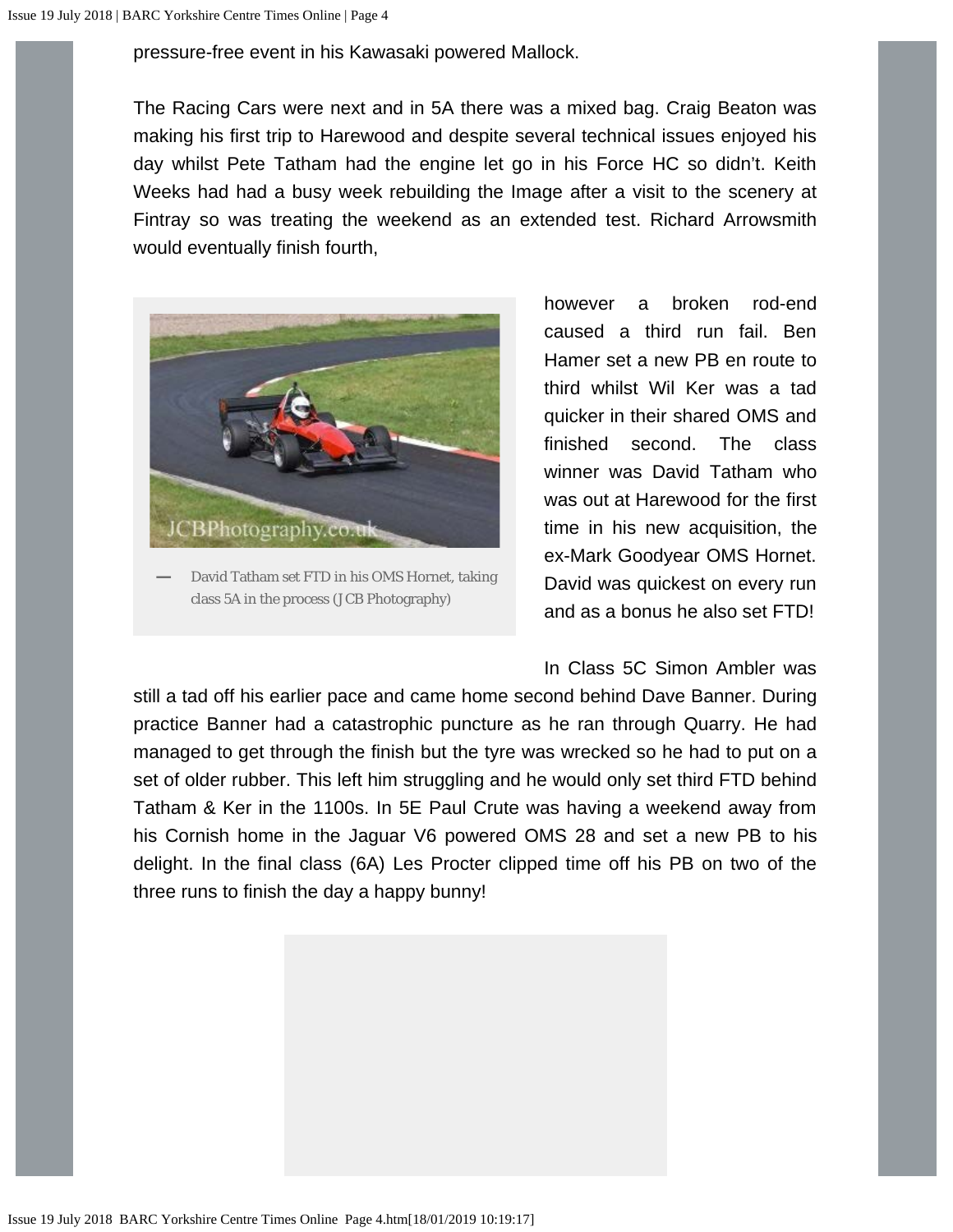

Les Procter, pressing on towards a new PB in his lovely Elva Mk VII (PW Pics) **—**

It had been a cracker. There were 12 runs inside the respective class records with nine new records by the end of the day. Special mention must be made about the great job the marshals did in the hot conditions and the whole relaxed way they go about their vital work.

\_\_\_\_\_\_\_\_\_\_\_\_\_\_\_\_\_\_\_\_\_\_\_\_\_\_\_\_\_\_\_\_\_\_\_\_\_\_\_\_\_\_\_\_\_\_\_\_\_\_\_\_\_\_\_\_\_\_\_\_\_\_\_\_\_\_\_\_\_

**Your reporter, Steve Wilkinson**

## **Montague Burton Hillclimb 5th August**

## **Tatham on the Double**

Sunday morning dawned with a fair bit of cloud cover which soon burnt off. As the crowds started to gather to view the Fuelled Society show and watch the hillclimb the temperature started to rise. With the increased heat also came an increase in flying insects, in particular wasps, whilst the cooling breeze of Saturday was absent.

After an early lunch the timed runs started after one o'clock and it was the Austin Healeys that led off. Despite dropping a wheel off the track on the exit of Farmhouse Robin Johnson again led the class in the Frogeye and despite a far more circuitous

> route on his second run he held onto the lead throughout the afternoon. John Tewson continued to improve after his Harewood debut the day before and took Pat Cooper's Healey 100 through to second ahead of Stephen Casson's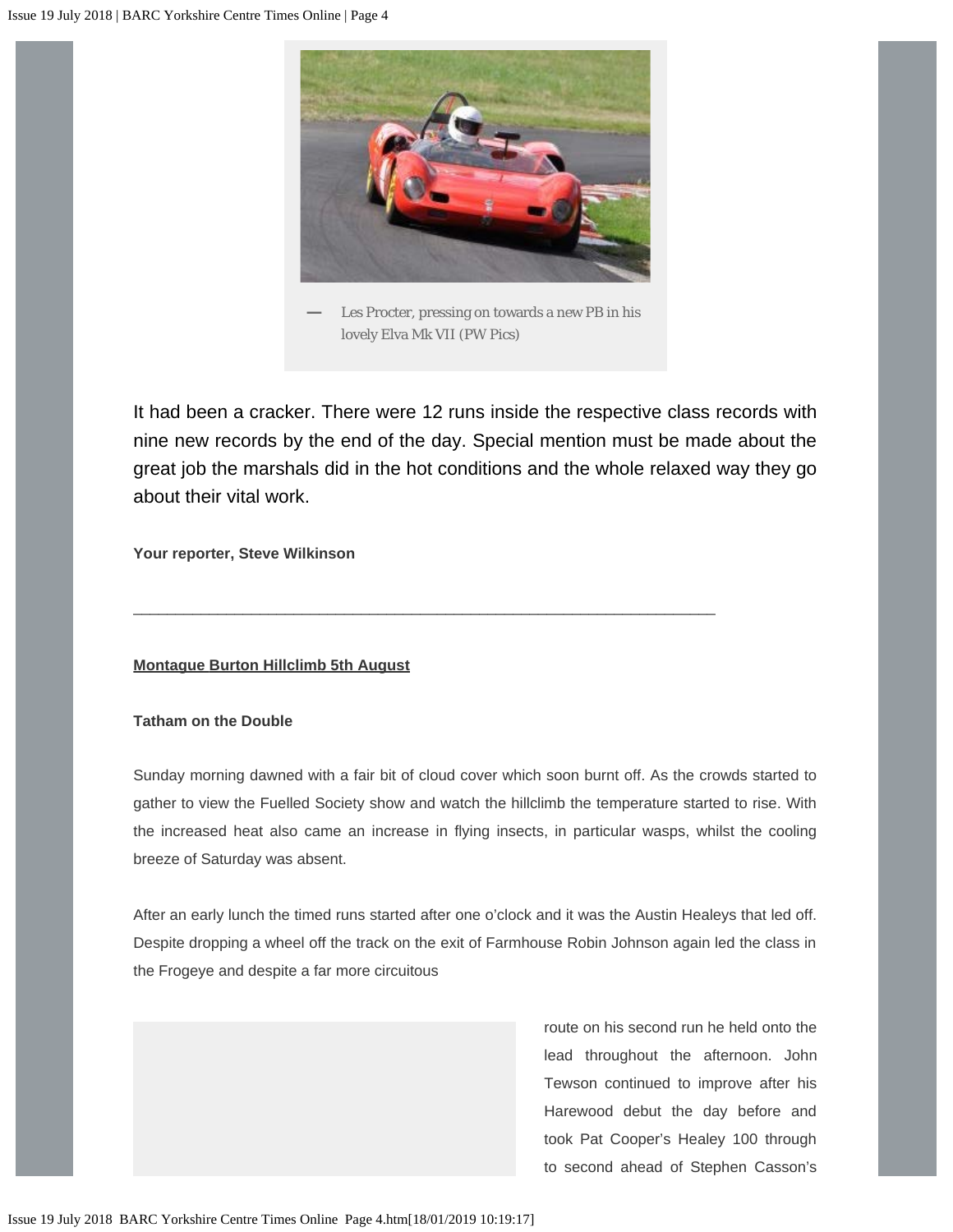

Pretty AH Sebring Sprite Replica was third amongst the Austin Healeys (AMM Photography) **—**

Sebring Sprite and Richard Mason's 3000. We then moved onto the Lotus 7 Owners' Club classes and in Class 1 Paul Boston consigned Richard Abraham's class record set the day before to the history books as he led from the first run. Abraham failed to match his record having to settle for

second place whilst John Clarke and Stephen Causey followed in his wake as they had done the day before. In Class 2 David Nelson was one hundredth quicker than the day before and took the win when Paul Collins couldn't match his record-breaking pace. Clive Marsden improved and finished third whilst Chris Whitlow dropped back to fourth. In Class 3 it was Richard Price who cruised to the win having missed the Saturday meeting. Philip Matchwick again finished second with Robert Jacobs, yesterday's winner, back in third just ahead of Tony Smith. In Class 4 Justin Dobson reset his PB but was relegated to second by Harewood debutante Tom Price. In Class 5 Mike Sankey again took top slot but this time it was Chris Alston, the only one in the class to set a new PB, who finished in second. In Class 6 Shaun Elwell again took the win as he got ever closer to the class record. Mark Durrant came home in second again with Graham Denholm holding station in third. In Class 7 Dave Gemzoe took a solo win and established the new class record on his third run after two slow but entertaining runs which included exploring a lot of the turf!

In the Bugatti Classics there were a few changes due to mechanicals and additions. Class record holder Richard Jones was the prime addition and he would take the win with ease as Martin Jones and Andy Tippett made it a Brabham 1-2-3. David Owen

finished fourth and was the top FF1600 in the class. The DEWS Club class was again Kessel-country. The father and son team both took just two runs leaving Derek the winner whilst Lee reset his Harewood PB on each run finishing with a time that would have placed him in third in Class 1A!



Into the Harewood classes and in 1A it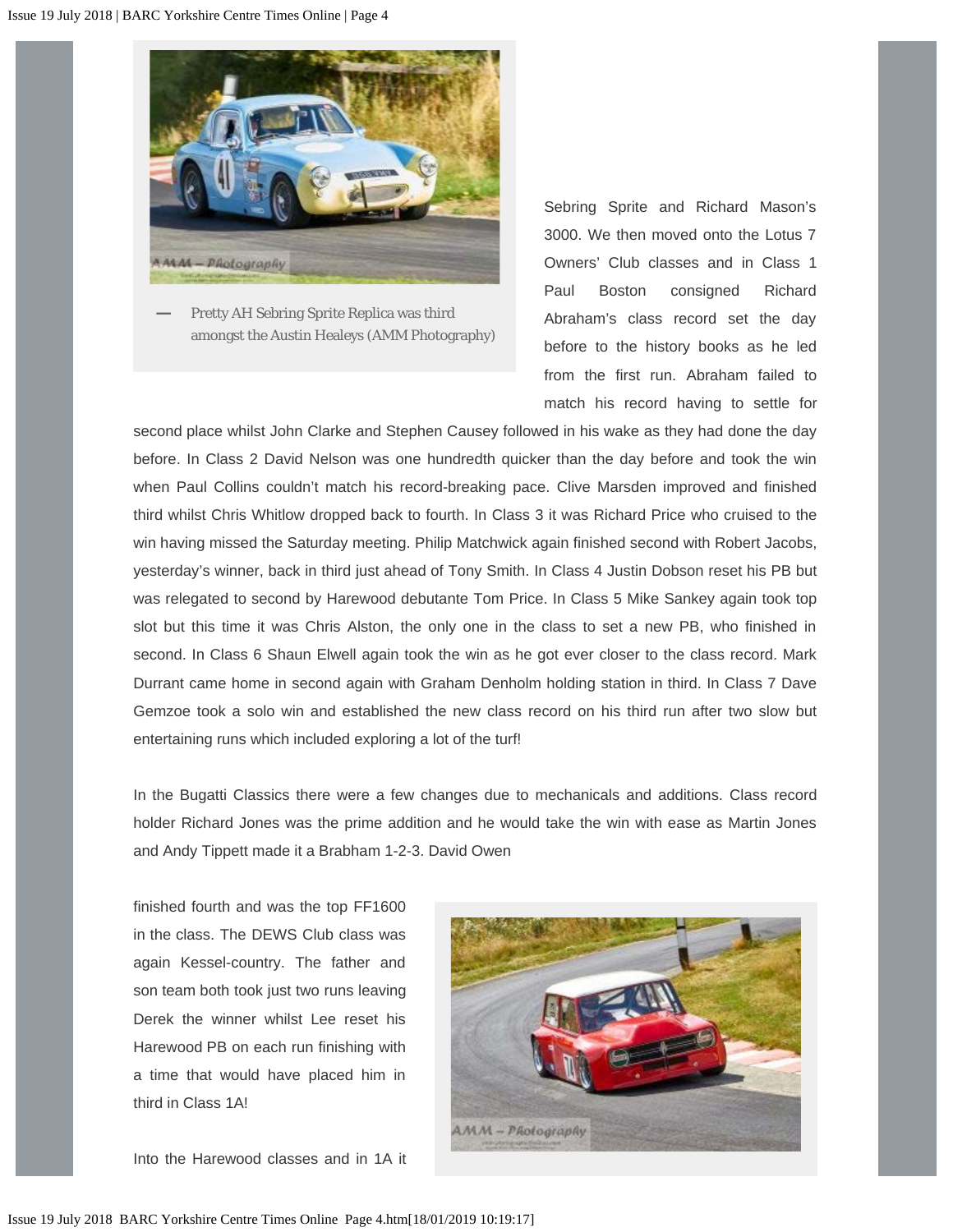was a Mitchell 1-2 with young Nick taking a class win with a new PB and father Steve second also



Derek Kessell's mean-looking Maguire Mini Cooper (AMM Photography)

> with a new PB – it was good to see their early season problems firmly behind them. In Class 1B Deryk Jones again took the win whilst Gordon Riley finished second with a new PB. James Kerr and David

> Marshall were third and fourth with the latter finally breaking the 66 second barrier. In Class 1C Kieran O'Brien took the win in his 350Z whilst

Terry Deere set a new PB en route to second ahead of Julian Haworth in the Eunos and Simon Howarth in the Mini. Into Class 1D where Jonathan Mounsey took just the one run where he lowered his class record for the second time this weekend. Peter Milne held second throughout with a new PB whilst Richard Archbould recovered to take third after a first run detour!



Class 2A saw a repeat of the previous day's 1-2 with Dan Hollis winning from Mike Smith. Michael Bellerby was third sharing the Smith Striker whilst Graham Briggs was fourth finishing just ahead of co-driver David Lanfranchi. Chris Price again took a solo class win in 2B setting a new PB in the process whilst in 2D Ben Woodcock again beat his father as both Harewood newcomers set PBs.

**—**

Into the Mod Prod classes where it was service as normal. In 3A Roy Bolderson took his customary win ahead of Jonathan North, who again needed his AA Membership, Julian Harber and Michael McErlain. Sarah Bosworth again took a solo win in 3B but posted two runs within 0.05 of her class record! Surely there must be a sub-60 in the track this year for the Demon Barber of Sheffield? In 3C Andy Hill was on top form. He went sub 60 seconds for the first time scrubbing 1.07 seconds off his previous best time to take a thoroughly deserved win. Damien Bradley continued to knock chunks off his Saturday PB and finished in second slot in the mighty Legacy whilst Oliver Thomas completed the Subaru 1-2-3. In 3F Bob Bellerby was running solo and cruised home in the Riot that would appear to need some fettling prior to the next meeting. Steve Owen, the one from Ripponden, also took another solo win in 3G. Also taking a solo win was Luke Trotman in Sports Libre who settled down after his Quarry excursion on his first timed run.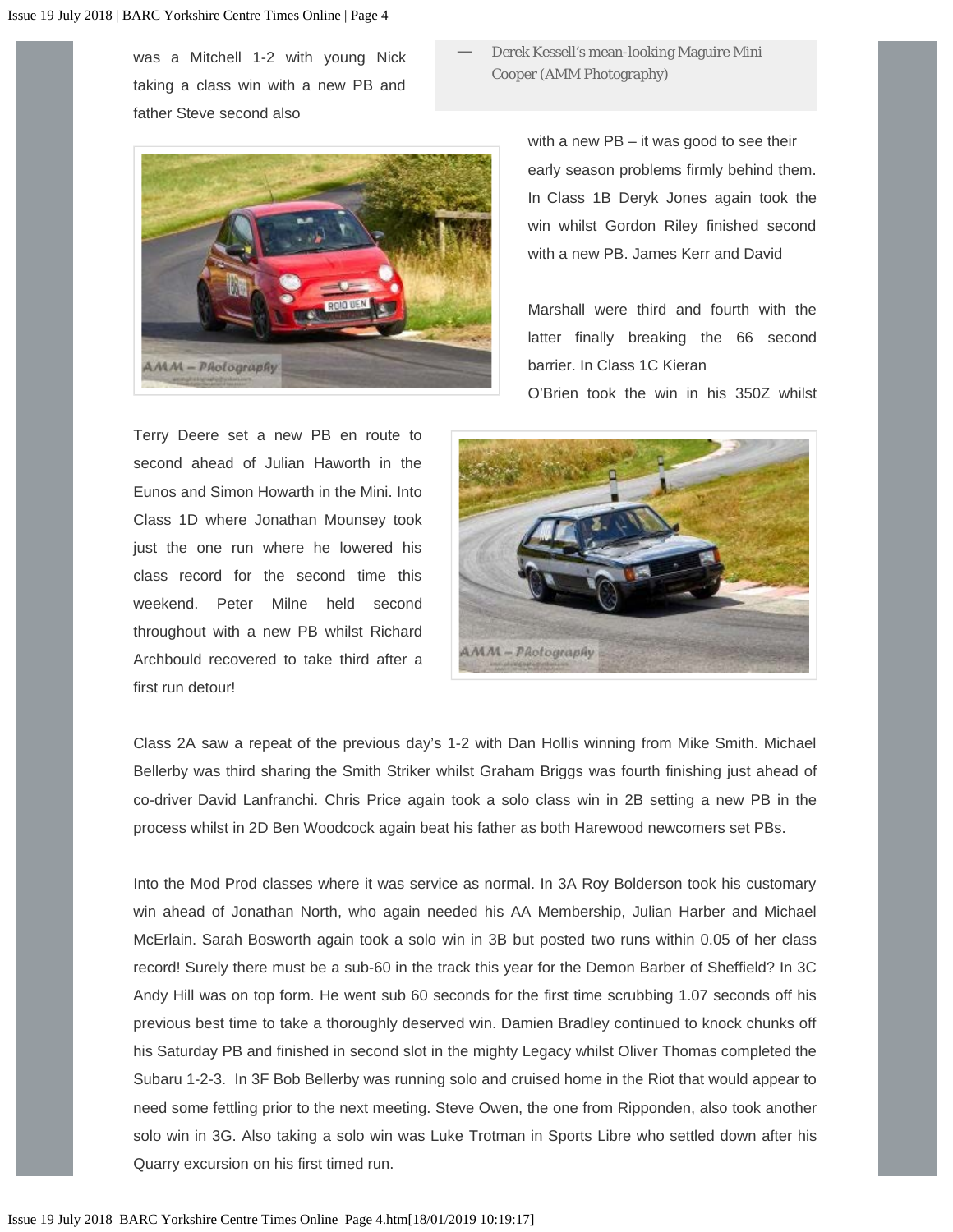Into the Racing Car classes and there was a tremendous battle for FTD. In the 1100 class Steve Owen posted a new PB on the first run to lead, however on the second set of runs David Tatham hustled the 'new' OMS Hornet into the lead as he too set a new PB. Meanwhile Ed Carter had spun on his first run and then slotted into third where he stayed whilst Lynn Owen took fourth. Despite running on an old set of tyres Dave Banner got to within two tenths of his PB to win the 1600 class and set second FTD; Simon Ambler also started to pick up the pace in second. In the two-litre class Andrew Henson and Nicola Dearden both set new PBs in their Gould-Dallara despite fuel feed problems during practice. Paul Crute and Les Procter then took solo wins in their respective classes with Crute also setting a new PB. The final class for the pre-1973 Sports & Saloons was another Minifest. Richard Derrick led throughout in his Clubman whilst Adam & Mark Forster both set PBs en route to second and third with Iain Crockett making it a Wolseley Hornet 2-3-4 in a cracking finale.

The extensive crowd enjoyed a great day at Harewood with the Fuelled Society show and the latest round of the Harewood Championship. Once more the marshals made it possible and their efforts in the soaring temperatures was appreciated by all the competitors who were able to get out of their race suits between runs and cool off.

### **Reported by the indefatigable Steve Wilkinson**

Pages: [1](http://barc-yorks.co.uk/?page_id=8144) [2](http://barc-yorks.co.uk/?page_id=8144&page=2) [3](http://barc-yorks.co.uk/?page_id=8144&page=3) 4 [5](http://barc-yorks.co.uk/?page_id=8144&page=5) [6](http://barc-yorks.co.uk/?page_id=8144&page=6)

**[Proudly powered by WordPress](http://wordpress.org/)**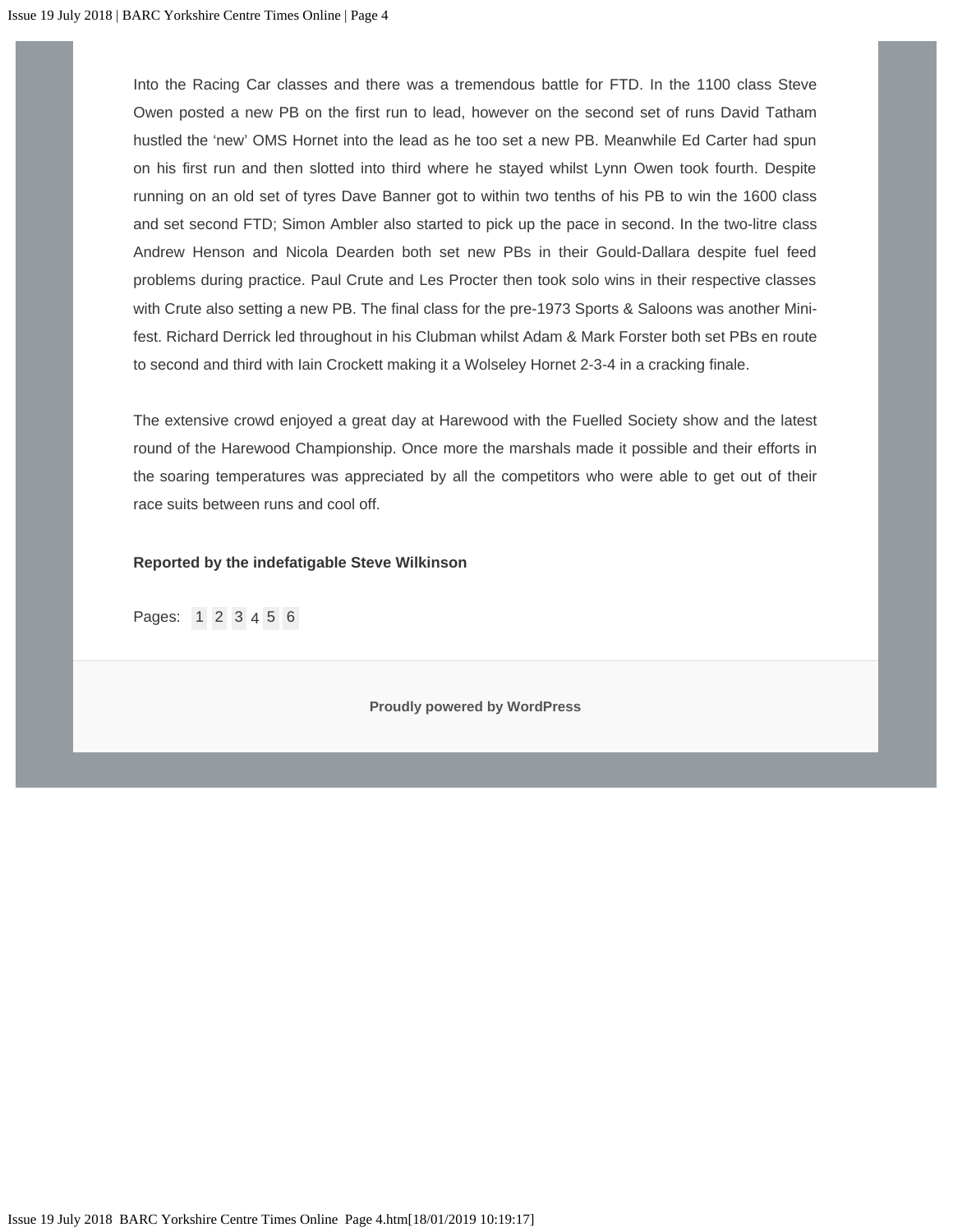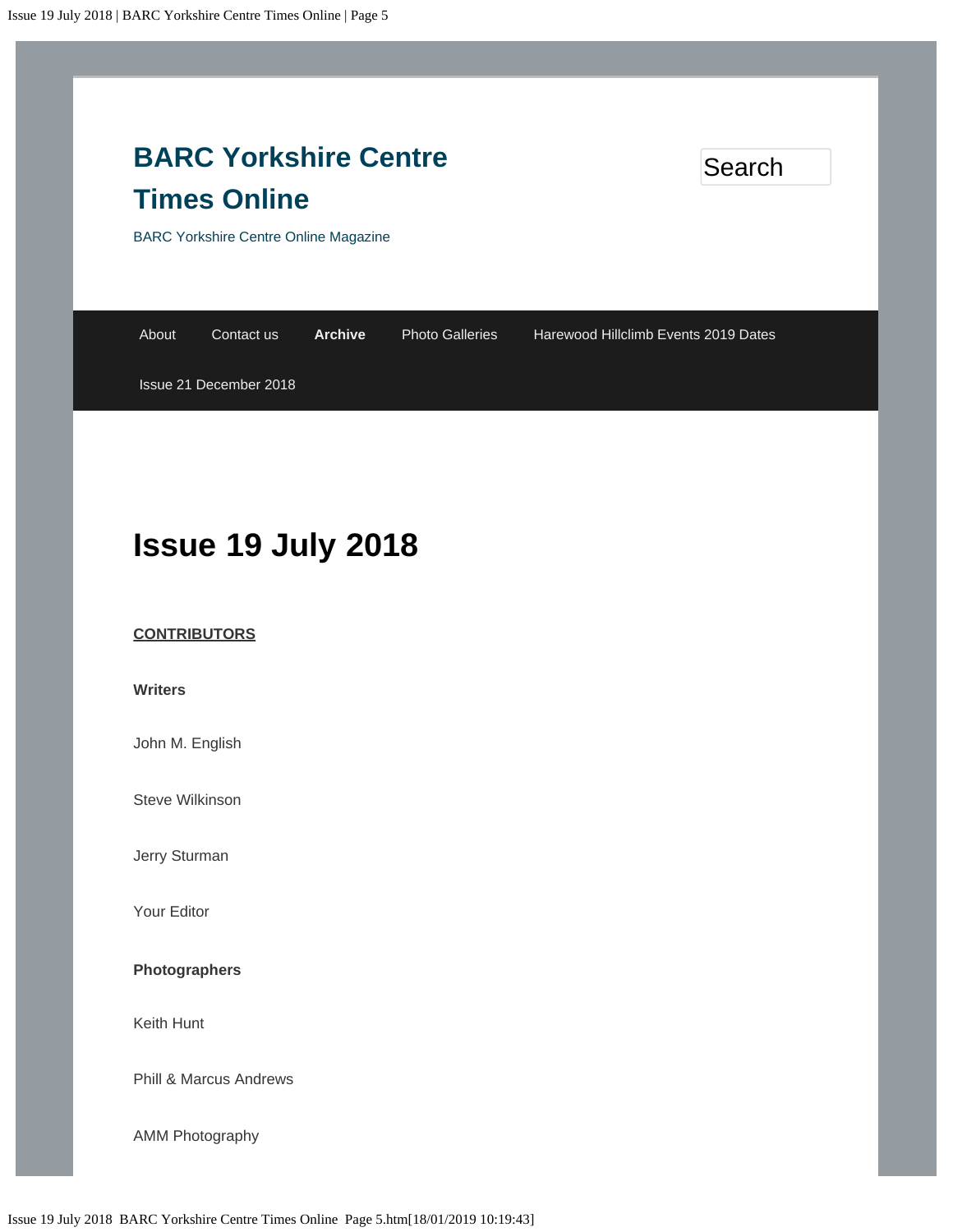Issue 19 July 2018 | BARC Yorkshire Centre Times Online | Page 5

| <b>PW Pics</b>     |                                     |
|--------------------|-------------------------------------|
| JCB Photography    |                                     |
| Steve Wilkinson    |                                     |
| Steven Darley      |                                     |
| David Goose        |                                     |
| Pages: 1 2 3 4 5 6 |                                     |
|                    | <b>Proudly powered by WordPress</b> |